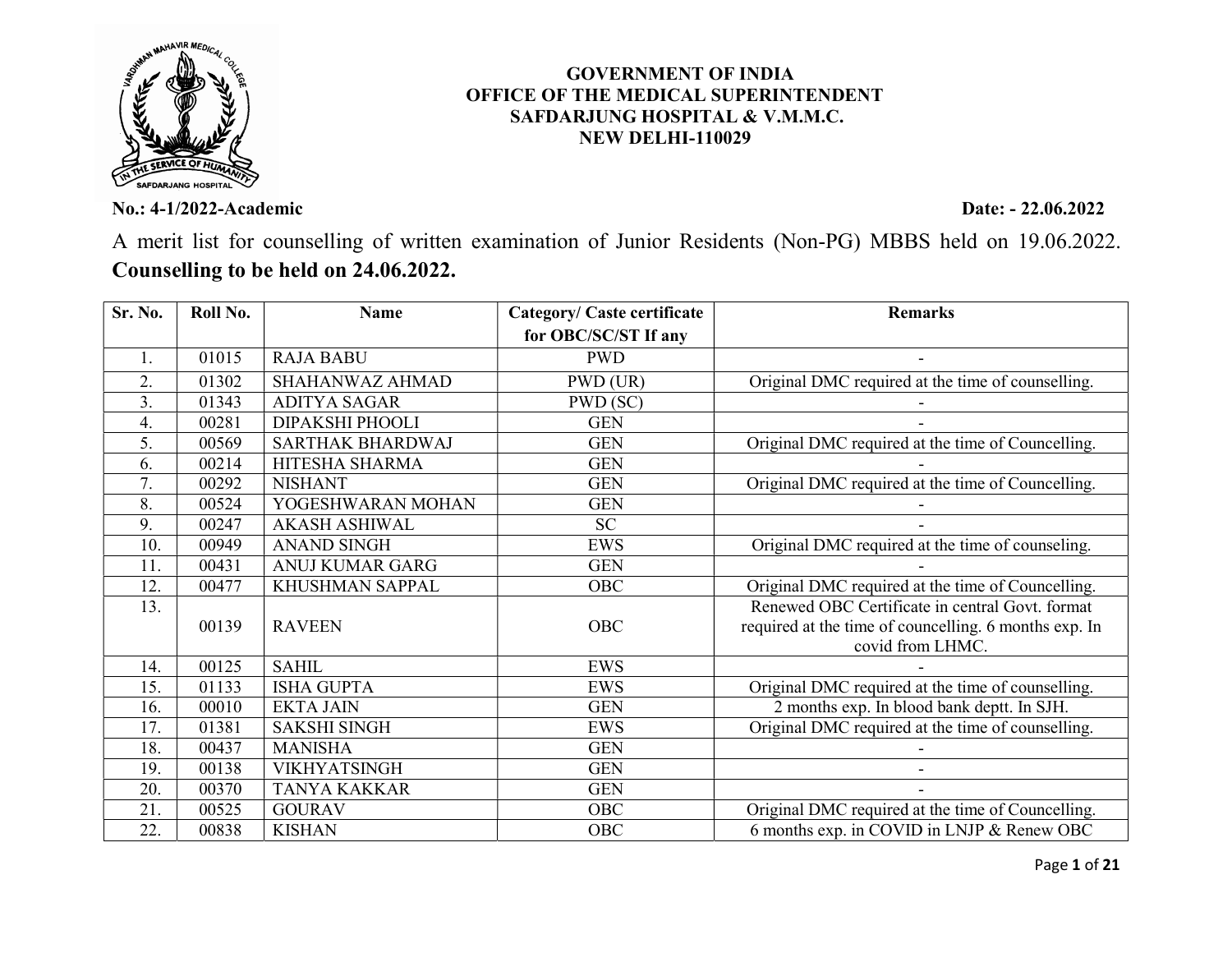| Sr. No.           | Roll No. | <b>Name</b>                                | <b>Category/ Caste certificate</b> | <b>Remarks</b>                                                                                                                     |
|-------------------|----------|--------------------------------------------|------------------------------------|------------------------------------------------------------------------------------------------------------------------------------|
|                   |          |                                            | for OBC/SC/ST If any               |                                                                                                                                    |
|                   |          |                                            |                                    | required at the time of counseling.                                                                                                |
| 23.               | 00840    | <b>SNIGDHA GULATI</b>                      | <b>GEN</b>                         | Working in Blood Bank since 04.01.2022 in AIIMS                                                                                    |
| 24.               | 00488    | <b>DIVYAM JAIN</b>                         | <b>GEN</b>                         |                                                                                                                                    |
| $\overline{25}$ . | 00291    | <b>MINI GARG</b>                           | <b>GEN</b>                         | $\blacksquare$                                                                                                                     |
| 26.               | 00323    | <b>LAKSHITA RAJPUT</b>                     | EWS                                | $\blacksquare$                                                                                                                     |
| $\overline{27}$ . | 00385    | <b>CHETNA ARYA</b>                         | <b>GEN</b>                         |                                                                                                                                    |
| 28.               | 00888    | <b>ABHISHEK</b>                            | <b>OBC</b>                         | Original DMC & Renew OBC required at the time of<br>counseling.                                                                    |
| 29.               | 00616    | UTKARSH RATHI                              | <b>GEN</b>                         |                                                                                                                                    |
| 30.               | 00426    | <b>SHAMBHAVI JHA</b>                       | <b>GEN</b>                         | $\overline{a}$                                                                                                                     |
| $\overline{31}$ . | 01016    | <b>SAMIKSHA</b>                            | <b>GEN</b>                         |                                                                                                                                    |
| $\overline{32}$ . | 00203    | <b>NAHID HAQUE</b>                         | <b>GEN</b>                         | Original DMC required at the time of Councelling.                                                                                  |
| 33.               | 00667    | <b>AKSHAY TANWAR</b>                       | <b>GEN</b>                         |                                                                                                                                    |
| 34.               | 01370    | <b>DAVINDER SINGH</b>                      | <b>GEN</b>                         | Renew DMC required at the time of counseling $& 3$<br>Months exp. in B&P Surgery and working in<br>neuroradiology since 12.05.2022 |
| 35.               | 00946    | <b>GARGI CHAUDHARY</b>                     | <b>GEN</b>                         | Original DMC required at the time of counseling.                                                                                   |
| 36.               | 00282    | <b>RAVINSHA GUPTA</b>                      | <b>GEN</b>                         |                                                                                                                                    |
| 37.               | 00058    | <b>GURUKRUPA</b><br><b>GURUSUBRAMANIAN</b> | <b>GEN</b>                         |                                                                                                                                    |
| 38.               | 01330    | MOHD NEHAL AHMAD                           | <b>GEN</b>                         |                                                                                                                                    |
| 39.               | 00141    | <b>KOMAL YADAV</b>                         | <b>GEN</b>                         | 4 Months exp. In ENT from BPS GMC Sonipat.                                                                                         |
| 40.               | 00373    | <b>SAURABH GUPTA</b>                       | <b>GEN</b>                         |                                                                                                                                    |
| 41.               | 00774    | <b>AYUR VERMA</b>                          | <b>OBC</b>                         | Original DMC & Renew OBC required at the time of<br>counseling.                                                                    |
| 42.               | 00306    | <b>AKASH</b>                               | <b>GEN</b>                         | Original DMC required at the time of Councelling                                                                                   |
| 43.               | 00971    | NEHA PRUTHI                                | <b>GEN</b>                         |                                                                                                                                    |
| 44.               | 01484    | <b>JAYESH CHOPRA</b>                       | <b>GEN</b>                         | Original DMC required at the time of counselling.                                                                                  |
| 45.               | 00883    | PRERNA SINGH                               | OBC                                |                                                                                                                                    |
| 46.               | 01417    | <b>KESHAV KUMAR</b>                        | <b>GEN</b>                         | Original DMC required at the time of counselling.                                                                                  |
| 47.               | 00646    | <b>MAYANK</b>                              | <b>GEN</b>                         | Original DMC required at the time of Councelling.                                                                                  |
| 48.               | 01065    | <b>ANJALI</b>                              | <b>GEN</b>                         |                                                                                                                                    |
| 49.               | 00973    | <b>DEVANSH SHARMA</b>                      | <b>GEN</b>                         |                                                                                                                                    |
| $\overline{50}$ . | 00587    | <b>BHAVANA SINGH</b>                       | SC                                 |                                                                                                                                    |
| $\overline{51}$ . | 01429    | <b>DEVANSHI</b>                            | OBC                                | Original DMC required at the time of counselling.                                                                                  |
| $\overline{52}$   | 00568    | MOHAMMED ANSARI                            | OBC                                | Renewed OBC Certificate in central Govt. format                                                                                    |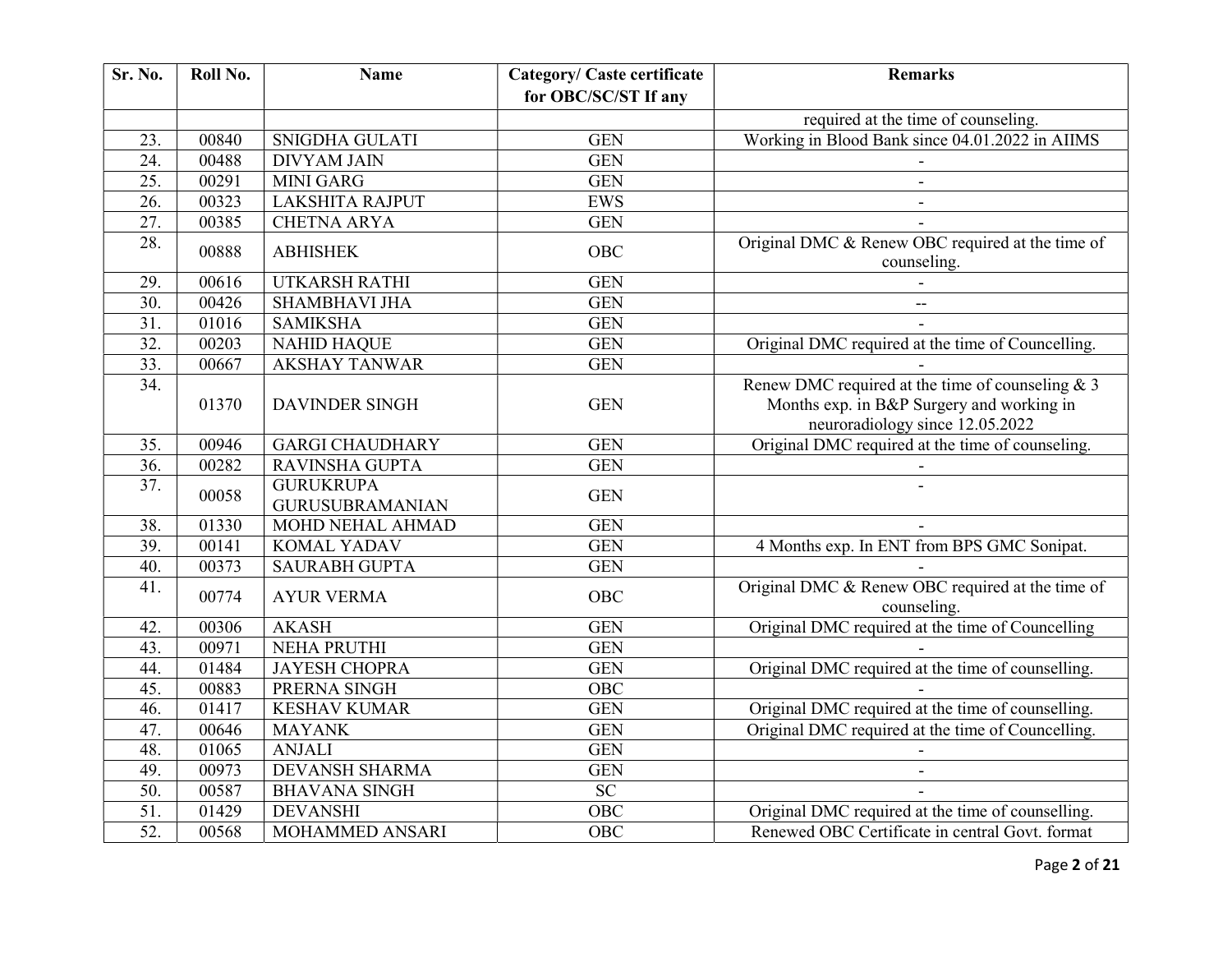| Sr. No.           | Roll No. | <b>Name</b>                              | <b>Category/ Caste certificate</b> | <b>Remarks</b>                                                                          |
|-------------------|----------|------------------------------------------|------------------------------------|-----------------------------------------------------------------------------------------|
|                   |          |                                          | for OBC/SC/ST If any               |                                                                                         |
|                   |          |                                          |                                    | required at the time of councelling.                                                    |
| 53.               | 00669    | ABULASAD IQBALAHMAD<br><b>ANSARI</b>     | <b>OBC</b>                         | Renew OBC required at the time of Councelling.                                          |
| 54.               | 01383    | <b>K RAJARAJESWARI</b>                   | OBC                                | OBC in central govt. format required at the time of<br>counselling.                     |
| 55.               | 00612    | ARUSHI GOYAL                             | <b>GEN</b>                         |                                                                                         |
| 56.               | 00798    | <b>AKASH KUMAR</b>                       | <b>GEN</b>                         |                                                                                         |
| $\overline{57}$ . | 00598    | VAISHNAVI GUPTA                          | <b>GEN</b>                         |                                                                                         |
| 58.               | 01424    | <b>DHANANJAY KHERA</b>                   | <b>SC</b>                          | Original DMC required at the time of counselling.                                       |
| 59.               | 00332    | REKHA KUMARI                             | <b>GEN</b>                         | Original DMC required at the time of Councelling                                        |
| $\overline{60}$ . | 01266    | <b>IRFAN KHAN</b>                        | OBC                                |                                                                                         |
| 61.               | 00037    | POOJA SARAF                              | <b>GEN</b>                         | Original DMC Required at the time of counseling                                         |
| 62.               | 01483    | MARISHA SHARMA                           | <b>GEN</b>                         | Original DMC required at the time of counselling.                                       |
| $\overline{63}$ . | 00542    | <b>ABHINAV PATHAK</b>                    | EWS                                | Original DMC required at the time of Councelling.                                       |
| 64.               | 00526    | VRAJESH KUMAR LOHIYA                     | $\overline{OBC}$                   | Original DMC required at the time of Councelling.                                       |
| 65.               | 00068    | <b>RAJINDERJIT KAUR</b><br><b>GHUMAN</b> | <b>EWS</b>                         |                                                                                         |
| 66.               | 00948    | <b>RISHABH ARORA</b>                     | <b>GEN</b>                         |                                                                                         |
| $\overline{67}$ . | 00864    | <b>VIVEK GAUR</b>                        | <b>GEN</b>                         |                                                                                         |
| $\overline{68}$   | 00212    | <b>SHIVAM GUPTA</b>                      | <b>GEN</b>                         |                                                                                         |
| 69.               | 00950    | HITESH KUMAR YADAV                       | OBC                                | Original DMC & Renew OBC required at the time of<br>counseling.                         |
| 70.               | 01336    | ADHITHIYAN M                             | OBC                                | Original DMC & OBC in central govt. format required at<br>the time of counselling.      |
| 71.               | 01485    | NIKHIL JINDAL                            | <b>GEN</b>                         |                                                                                         |
| $\overline{72}$ . | 00786    | NIKHIL KUMAR GILL                        | <b>GEN</b>                         | $\overline{\phantom{a}}$                                                                |
| 73.               | 00757    | <b>MOHIT PAL</b>                         | <b>GEN</b>                         |                                                                                         |
| 74.               | 00545    | <b>KANWAL INSAN</b>                      | OBC                                | Renewed OBC Certificate in central Govt. format<br>required at the time of councelling. |
| 75.               | 00346    | <b>AKANSHA VERMA</b>                     | <b>SC</b>                          | Original DMC required at the time of Councelling                                        |
| 76.               | 00918    | <b>ANAM KHAN</b>                         | <b>GEN</b>                         | Original DMC required at the time of counseling.                                        |
| 77.               | 00692    | <b>SANDEEP GOEL</b>                      | <b>GEN</b>                         |                                                                                         |
| 78.               | 00308    | <b>SUNIL BISHNOI</b>                     | <b>GEN</b>                         | Original DMC required at the time of Councelling                                        |
| 79.               | 00220    | <b>SAI SANKARI</b>                       | <b>GEN</b>                         |                                                                                         |
| 80.               | 01391    | PRIYANKA JANGIR                          | $\overline{OBC}$                   |                                                                                         |
| $\overline{81}$ . | 00691    | MOHAMMAD SAIF                            | <b>GEN</b>                         | Original DMC required at the time of Councelling.                                       |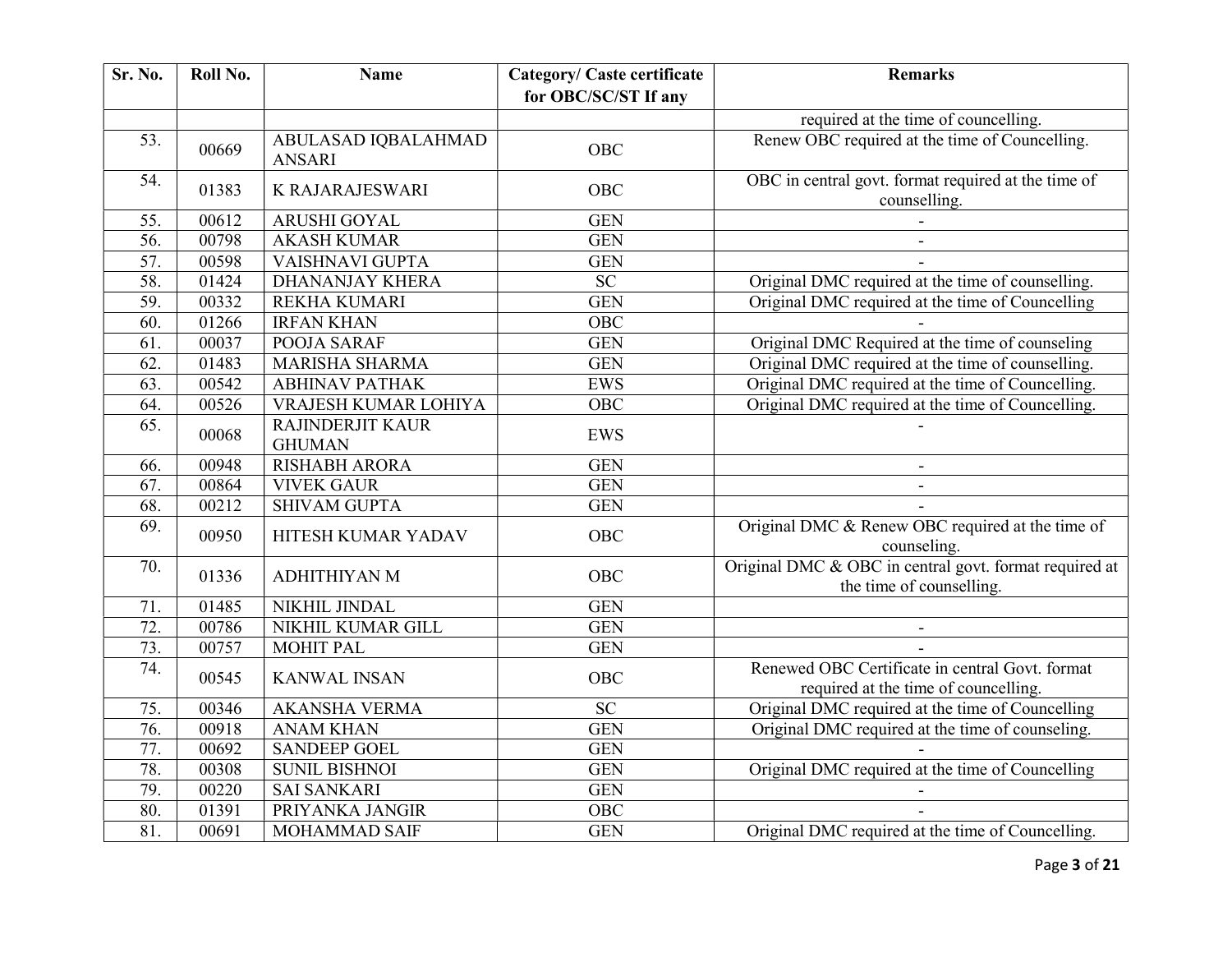| <b>Sr. No.</b> | Roll No. | <b>Name</b>                             | <b>Category/ Caste certificate</b> | <b>Remarks</b>                                                                                                                               |
|----------------|----------|-----------------------------------------|------------------------------------|----------------------------------------------------------------------------------------------------------------------------------------------|
|                |          |                                         | for OBC/SC/ST If any               |                                                                                                                                              |
| 82.            | 00670    | <b>NAUSHAD SIDDIQUE</b>                 | <b>GEN</b>                         | Original DMC required at the time of Councelling.                                                                                            |
| 83.            | 00140    | <b>MEGHA</b>                            | <b>GEN</b>                         |                                                                                                                                              |
| 84.            | 01005    | PRIYA SINGH                             | <b>EWS</b>                         | Renew EWS required at the time of counseling.                                                                                                |
| 85.            | 00501    | PUNEET TYAGI                            | <b>GEN</b>                         |                                                                                                                                              |
| 86.            | 00731    | <b>PULKIT RATTAN</b>                    | <b>SC</b>                          | Original DMC required at the time of counseling.                                                                                             |
| 87.            | 00297    | <b>HIMANI AHALAWAT</b>                  | <b>GEN</b>                         | 3 months exp. In Covid from LHMC                                                                                                             |
| 88.            | 00635    | <b>TUSHAR SAUNDANE</b>                  | <b>SC</b>                          | Original DMC required at the time of Councelling.                                                                                            |
| 89.            | 00776    | <b>MANISH KUMAR</b>                     | <b>OBC</b>                         | Exp. 4 months in AIIMS & Renew OBC required at the<br>time of counseling.                                                                    |
| 90.            | 01387    | PRIYANKA ARORA                          | <b>GEN</b>                         |                                                                                                                                              |
| 91.            | 00491    | <b>SOMYA GOEL</b>                       | <b>GEN</b>                         |                                                                                                                                              |
| 92.            | 01255    | <b>DEV CHAND JATOLIA</b>                | <b>SC</b>                          | 3 months experience in Emergency Medicine in AIIMS.                                                                                          |
| 93.            | 00853    | <b>TANYA SETHI</b>                      | <b>GEN</b>                         |                                                                                                                                              |
| 94.            | 00312    | <b>SATYAM KUMAR</b>                     | <b>GEN</b>                         |                                                                                                                                              |
|                |          | <b>KESHARWANI</b>                       |                                    |                                                                                                                                              |
| 95.            | 00035    | <b>SAMRIPA PAUL</b>                     | <b>GEN</b>                         | Original DMC Required at the time of counseling                                                                                              |
| 96.            | 00027    | LUCKY KUMAWAT                           | $\overline{OBC}$                   | OBC renew required at the time of counseling.                                                                                                |
| 97.            | 00797    | <b>BHAWNA SHARMA</b>                    | $\overline{SC}$                    |                                                                                                                                              |
| 98.            | 01254    | <b>DINESH VERMA</b>                     | $\overline{SC}$                    | Original DMC required at the time of counselling.                                                                                            |
| 99.            | 00800    | <b>GAURAV KUMAR</b><br><b>CHAUDHARY</b> | <b>GEN</b>                         | Original DMC required at the time of counseling.                                                                                             |
| 100.           | 00634    | <b>KESHAV BANSAL</b>                    | <b>GEN</b>                         |                                                                                                                                              |
| 101.           | 00178    | <b>MANU RASTOGI</b>                     | <b>GEN</b>                         | $\blacksquare$                                                                                                                               |
| 102.           | 01300    | <b>ASHISH KUMAR PANDIT</b>              | <b>GEN</b>                         | $\sim$                                                                                                                                       |
| 103.           | 01078    | YOGITA VATS                             | <b>GEN</b>                         |                                                                                                                                              |
| 104.           | 00392    | <b>KARTIK LOTTA</b>                     | OBC                                | Original DMC required at the time of Councelling.<br>Renewed OBC Certificate in central Govt. format<br>required at the time of councelling. |
| 105.           | 00711    | <b>NEETIKA</b>                          | <b>GEN</b>                         |                                                                                                                                              |
| 106.           | 00928    | <b>SHWETA</b>                           | $\overline{SC}$                    |                                                                                                                                              |
| 107.           | 00131    | <b>KAMNA SHARMA</b>                     | <b>GEN</b>                         | 3 months exp. In Neonatology from KSCH.                                                                                                      |
| 108.           | 01382    | <b>ANIL KUMAR</b><br><b>CHOUDHARY</b>   | <b>OBC</b>                         | Original DMC & Renew OBC required at the time of<br>counselling.                                                                             |
| 109.           | 01276    | SIDDHESWAR DEBBARMA                     | <b>ST</b>                          | Experience in Obst. & Gynae w.e.f 10.07.2021 to<br>05.11.2021                                                                                |
| 110.           | 01299    | <b>MOHD ADNAN</b>                       | <b>GEN</b>                         |                                                                                                                                              |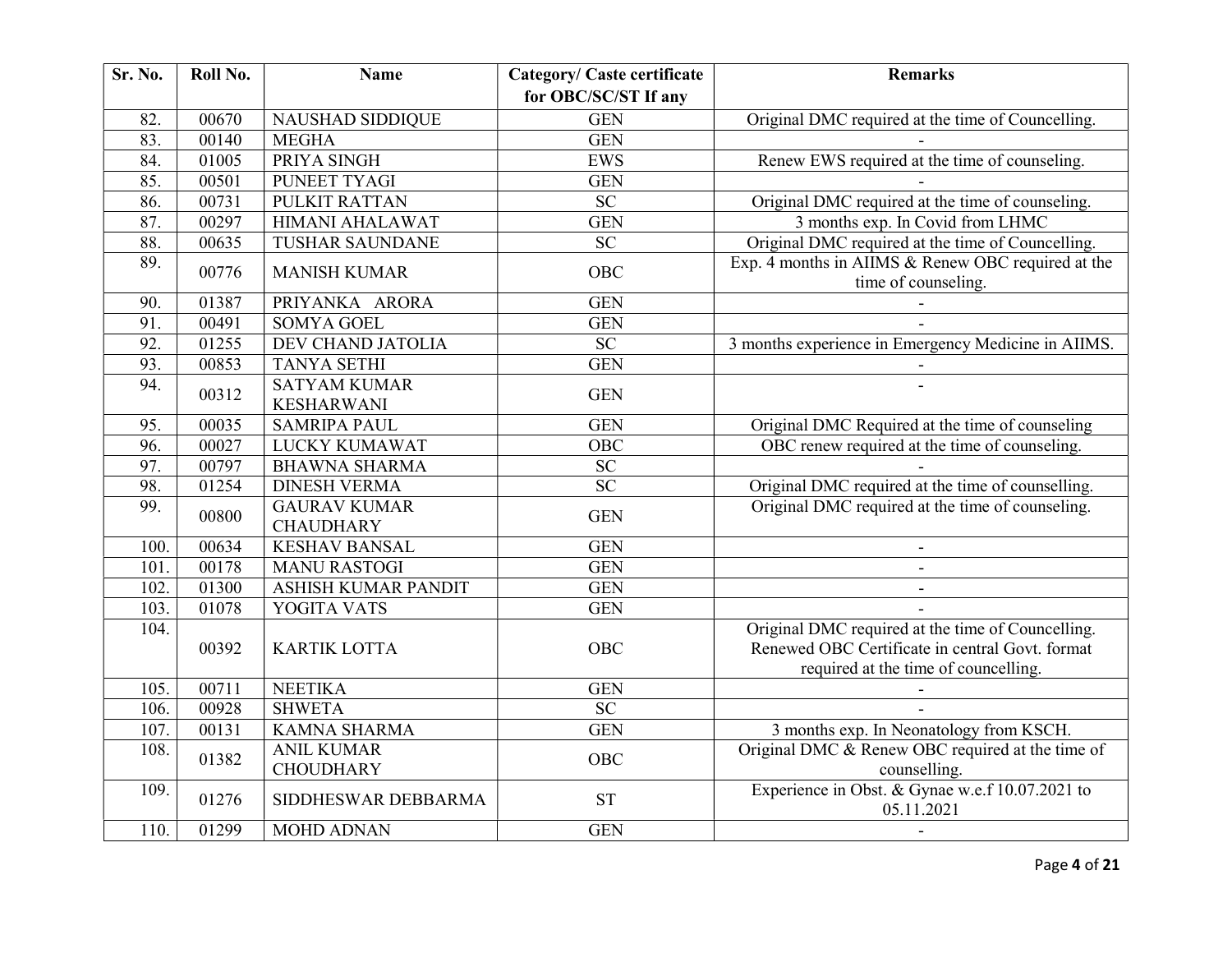| Sr. No. | Roll No. | <b>Name</b>                               | <b>Category/ Caste certificate</b> | <b>Remarks</b>                                                                    |
|---------|----------|-------------------------------------------|------------------------------------|-----------------------------------------------------------------------------------|
|         |          |                                           | for OBC/SC/ST If any               |                                                                                   |
| 111.    | 00851    | <b>ANKU MIGLANI</b>                       | $\overline{SC}$                    |                                                                                   |
| 112.    | 00750    | <b>ABRAR AHMED</b>                        | <b>OBC</b>                         | OBC in central govt. format required at the time of<br>counseling.                |
| 113.    | 00014    | <b>SUMIT KUMAR</b>                        | <b>GEN</b>                         |                                                                                   |
| 114.    | 00399    | <b>KOMAL</b>                              | <b>GEN</b>                         | Original DMC required at the time of Councelling.                                 |
| 115.    | 00011    | <b>NALGONDE BALAJI</b><br><b>LINGURAM</b> | <b>OBC</b>                         | OBC Renew at the time of counseling.                                              |
| 116.    | 00166    | <b>SHWETA YADAV</b>                       | <b>GEN</b>                         |                                                                                   |
| 117.    | 01174    | ANURADHA GUPTA                            | <b>OBC</b>                         | Renew OBC certificate and 3 months experience in RML                              |
| 118.    | 00857    | <b>SONU BORA</b>                          | <b>EWS</b>                         |                                                                                   |
| 119.    | 00858    | <b>GULSHAN KUMAR</b>                      | <b>GEN</b>                         |                                                                                   |
| 120.    | 00538    | RAVI KUMAR SHARMA                         | <b>EWS</b>                         | $\blacksquare$                                                                    |
| 121.    | 00250    | <b>SIMILY ARORA</b>                       | <b>GEN</b>                         |                                                                                   |
| 122.    | 00267    | <b>SANDEEP SAINI</b>                      | <b>GEN</b>                         |                                                                                   |
| 123.    | 00894    | <b>GITESH SARDIWAL</b>                    | <b>OBC</b>                         | Original DMC & Renew OBC required at the time of<br>counseling.                   |
| 124.    | 00053    | <b>MAMTA GARG</b>                         | <b>GEN</b>                         | Original DMC Required at the time of counseling                                   |
| 125.    | 01127    | YASHI JARIYA                              | <b>GEN</b>                         |                                                                                   |
| 126.    | 01491    | <b>ROBIN TANWAR</b>                       | <b>OBC</b>                         | Original DMC & Renew OBC required at the time of<br>counselling.                  |
| 127.    | 00566    | PINTU SINGH JATAV                         | <b>SC</b>                          | Original DMC required at the time of Councelling.                                 |
| 128.    | 00430    | PRAGYA ARORA                              | <b>GEN</b>                         |                                                                                   |
| 129.    | 00155    | <b>TAHSIN HASSAN</b>                      | <b>GEN</b>                         | $\blacksquare$                                                                    |
| 130.    | 01182    | <b>ARVIND KUMAR</b>                       | <b>GEN</b>                         | $\mathbf{r}$                                                                      |
| 131.    | 01337    | <b>GURMEET KAUR AHIR</b>                  | <b>GEN</b>                         |                                                                                   |
| 132.    | 01308    | RAJENDRA SINGH<br><b>MAHIYA</b>           | <b>OBC</b>                         | Original DMC & Renew OBC required at the time of<br>counselling.                  |
| 133.    | 01351    | <b>KUNAL WADHWA</b>                       | <b>GEN</b>                         | Original DMC required at the time of counselling.                                 |
| 134.    | 01221    | <b>SASWAT MISHRA</b>                      | <b>GEN</b>                         |                                                                                   |
| 135.    |          |                                           |                                    | Renewed OBC Certificate in central Govt. format                                   |
|         | 00606    | <b>JASWANT RAM</b>                        | OBC                                | required at the time of councelling. 6 months exp. In<br>Burn & Plastic from Sjh. |
| 136.    | 00382    | <b>HARMEEN SINGH</b><br><b>CHHABADA</b>   | <b>GEN</b>                         |                                                                                   |
| 137.    | 00707    | <b>SACHIN RANA</b>                        | <b>GEN</b>                         |                                                                                   |
| 138.    | 01121    | NITISH KUMAR                              | $\overline{OBC}$                   | OBC in central govt. format required at the time of                               |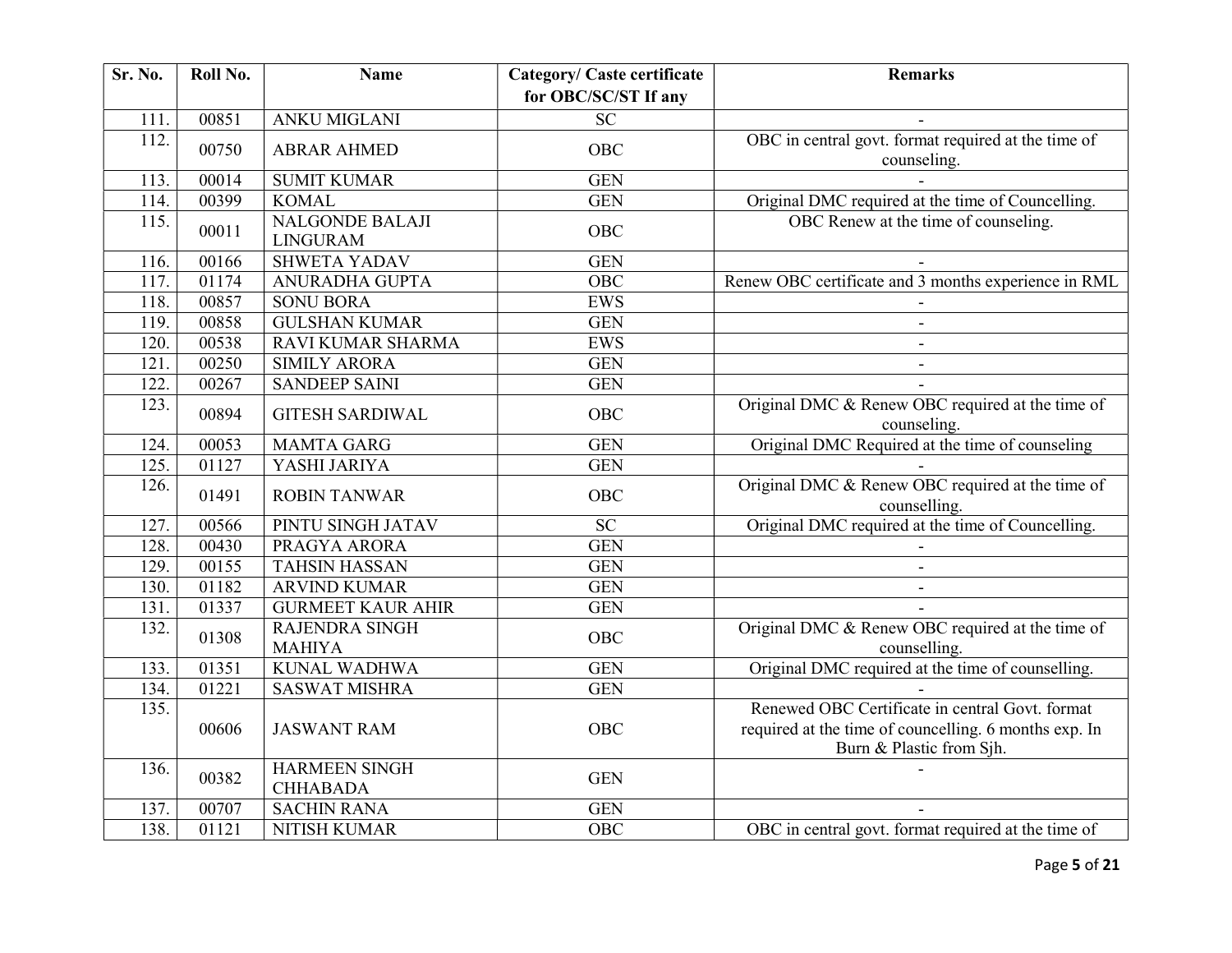| Sr. No. | Roll No. | <b>Name</b>           | Category/ Caste certificate | <b>Remarks</b>                                                                                      |
|---------|----------|-----------------------|-----------------------------|-----------------------------------------------------------------------------------------------------|
|         |          |                       | for OBC/SC/ST If any        |                                                                                                     |
|         |          |                       |                             | counseling.                                                                                         |
| 139.    | 00457    | HEMANT KUMAR          | OBC                         | Original DMC required at the time of Councelling.                                                   |
| 140.    | 00172    | <b>SANA KHAN</b>      | <b>GEN</b>                  |                                                                                                     |
| 141.    | 01219    | <b>VINAMRA MAKKAR</b> | <b>GEN</b>                  |                                                                                                     |
| 142.    | 01423    | <b>KUNAL SINGH</b>    | $\overline{SC}$             | Original DMC required at the time of counselling.                                                   |
| 143.    | 00066    | <b>SAGAR CHAHAR</b>   | EWS                         |                                                                                                     |
| 144.    | 00903    | ADITYA SINGH JAIJAN   | <b>SC</b>                   | Original DMC required at the time of counseling.                                                    |
| 145.    | 00046    | <b>KUNAL KHATKE</b>   | <b>GEN</b>                  |                                                                                                     |
| 146.    | 00252    | <b>RAHUL KUMAR</b>    | $\overline{SC}$             | 2 months exp. In endocrinology from Sjh.                                                            |
| 147.    | 00403    | <b>ANKIT S NAIR</b>   | <b>GEN</b>                  | Original DMC required at the time of Councelling.                                                   |
| 148.    | 00082    | SANJANA SINGHANIA     | <b>GEN</b>                  |                                                                                                     |
| 149.    | 01241    | <b>DEVA ANAND</b>     | OBC                         | OBC certificate required in central Govt. format.                                                   |
| 150.    | 00435    | <b>AASTHA SINGH</b>   | <b>GEN</b>                  |                                                                                                     |
| 151.    | 00582    | <b>ADITYA SAGAR</b>   | $\overline{SC}$             |                                                                                                     |
| 152.    | 01118    | RAVISHA AGGARWAL      | <b>GEN</b>                  | Original DMC required at the time of counseling.                                                    |
| 153.    | 00942    | KUSHAGRA GUPTA        | <b>EWS</b>                  | Original DMC required at the time of counseling.                                                    |
| 154.    | 00473    | <b>SHWETA SAINI</b>   | <b>OBC</b>                  | Renewed OBC Certificate in central Govt. format<br>required at the time of councelling.             |
| 155.    | 00386    | <b>ADITI ANAND</b>    | <b>GEN</b>                  |                                                                                                     |
| 156.    | 00159    | <b>TANYA GARG</b>     | <b>GEN</b>                  |                                                                                                     |
| 157.    | 00836    | <b>MONIKA</b>         | <b>GEN</b>                  |                                                                                                     |
| 158.    | 00108    | <b>NISHA SHARMA</b>   | <b>GEN</b>                  |                                                                                                     |
| 159.    | 01244    | <b>ARVIND</b>         | <b>OBC</b>                  | OBC certificate required in central Govt. format and 2<br>months experience in SIC(Ortho) in S.J.H. |
| 160.    | 01163    | ROJA ANNAMALAI        | <b>GEN</b>                  | Original DMC required at the time of counselling.                                                   |
| 161.    | 00841    | <b>SANKET RASTOGI</b> | <b>GEN</b>                  | Original DMC required at the time of counseling.                                                    |
| 162.    | 00548    | POOJA KUMARI          | <b>GEN</b>                  |                                                                                                     |
| 163.    | 00748    | <b>ANJALI RAWAT</b>   | <b>GEN</b>                  |                                                                                                     |
| 164.    | 01243    | PRIYA SREE BALAJI     | <b>OBC</b>                  | OBC certificate required in central Govt. format.                                                   |
| 165.    | 01398    | <b>AKASH GARG</b>     | <b>GEN</b>                  |                                                                                                     |
| 166.    | 01229    | PINTU KUMAR SINGH     | <b>GEN</b>                  |                                                                                                     |
| 167.    | 00266    | MANISH KUMAR SINGH    | <b>GEN</b>                  | Original DMC required at the time of Councelling.                                                   |
| 168.    |          |                       |                             | Original DMC required at the time of Councelling                                                    |
|         | 00375    | <b>NIKHIL YADAV</b>   | OBC                         | Renewed OBC Certificate in central Govt. format                                                     |
|         |          |                       |                             | required at the time of councelling.                                                                |
| 169.    | 00175    | <b>BHEEMARAM</b>      | OBC                         | Renewed OBC Certificate in central Govt. format                                                     |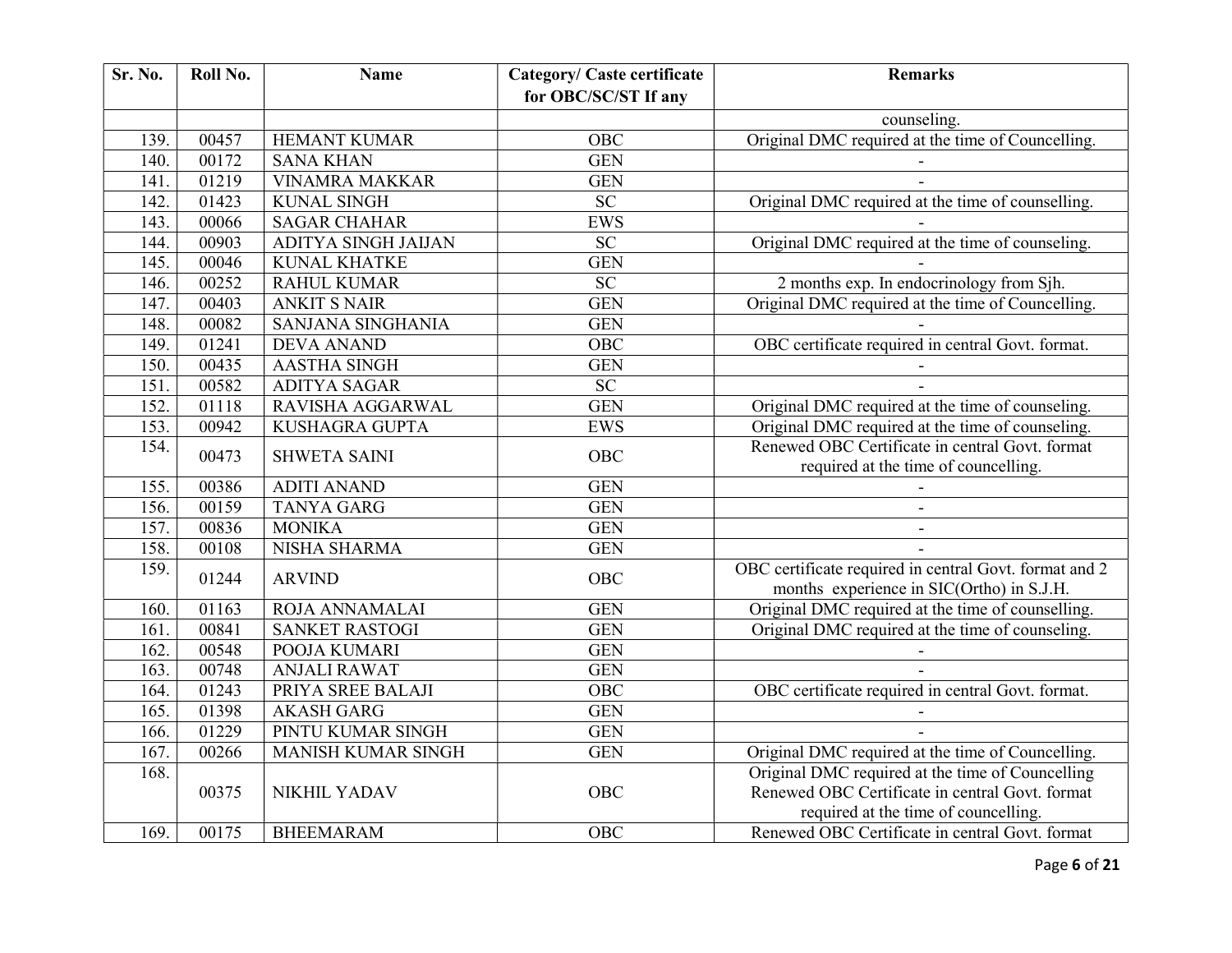| Sr. No. | Roll No. | <b>Name</b>                              | <b>Category/ Caste certificate</b> | <b>Remarks</b>                                                                                                                               |
|---------|----------|------------------------------------------|------------------------------------|----------------------------------------------------------------------------------------------------------------------------------------------|
|         |          |                                          | for OBC/SC/ST If any               |                                                                                                                                              |
|         |          | <b>CHOUDHARY</b>                         |                                    | required at the time of councelling.                                                                                                         |
| 170.    | 00794    | <b>ANUPAM SINGH</b>                      | OBC                                | Original DMC required at the time of counseling.                                                                                             |
| 171.    | 00208    | <b>AARUSHI</b>                           | <b>GEN</b>                         | Original DMC required at the time of Councelling.                                                                                            |
| 172.    | 00884    | <b>MOULIKABASKAR</b>                     | <b>GEN</b>                         | 44 days exp. in Paediatrics in Hindu Rao & Original<br>DMC required at the time of counseling.                                               |
| 173.    | 00631    | <b>DIGVIJAYSINGH</b>                     | <b>SC</b>                          | Original DMC required at the time of Councelling.                                                                                            |
| 174.    | 00369    | <b>LUXMI SHARMA</b>                      | <b>GEN</b>                         |                                                                                                                                              |
| 175.    | 00313    | <b>SALONI GOEL</b>                       | <b>GEN</b>                         | $\overline{\phantom{a}}$                                                                                                                     |
| 176.    | 00265    | <b>KARTIK WALIA</b>                      | <b>GEN</b>                         | $\overline{\phantom{a}}$                                                                                                                     |
| 177.    | 00144    | <b>DEEPAK PALIWAL</b>                    | <b>SC</b>                          | $\blacksquare$                                                                                                                               |
| 178.    | 00353    | <b>AKHIL VIVEK</b>                       | OBC                                |                                                                                                                                              |
| 179.    | 00464    | <b>MAYANK KUSHWAHA</b>                   | OBC                                | Original DMC required at the time of Councelling.<br>Renewed OBC Certificate in central Govt. format<br>required at the time of councelling. |
| 180.    | 01452    | <b>SAKSHAM SHARMA</b>                    | <b>GEN</b>                         | Original DMC required at the time of counselling.                                                                                            |
| 181.    | 01210    | <b>SATHIYAPRIYASV</b>                    | $\overline{SC}$                    |                                                                                                                                              |
| 182.    | 01315    | <b>AMAL MOHAN</b>                        | OBC                                | 7 months exp. in EM in RML                                                                                                                   |
| 183.    | 00331    | <b>ABHISHEK VIKRAM SINGH</b>             | <b>EWS</b>                         |                                                                                                                                              |
| 184.    | 00317    | <b>SHAMEETPAL KAUR</b>                   | <b>GEN</b>                         |                                                                                                                                              |
| 185.    | 01114    | <b>MAYANK PRATAP SINGH</b>               | <b>GEN</b>                         | Original DMC required at the time of counseling.                                                                                             |
| 186.    | 00077    | <b>SHAHBAZ HAIDERALI</b><br><b>PATEL</b> | <b>GEN</b>                         |                                                                                                                                              |
| 187.    | 00256    | <b>MOHAMED SALIH</b>                     | <b>OBC</b>                         | Renewed OBC Certificate in central Govt. format<br>required at the time of councelling. Original DMC<br>required at the time of Councelling. |
| 188.    | 00570    | <b>ATUL CHAUDHARY</b>                    | <b>GEN</b>                         | Original DMC required at the time of Councelling.                                                                                            |
| 189.    | 01269    | <b>ANAMIKA DHANGER</b>                   | <b>GEN</b>                         | Original DMC required at the time of counselling.                                                                                            |
| 190.    | 00324    | <b>TAWARIK</b>                           | <b>GEN</b>                         |                                                                                                                                              |
| 191.    | 00819    | PURNIMA SHEORAN                          | <b>GEN</b>                         |                                                                                                                                              |
| 192.    | 00975    | RITIKA KUMARI                            | OBC                                | Renew OBC required at the time of counseling.                                                                                                |
| 193.    | 01388    | SANJANA SACHDEVA                         | <b>GEN</b>                         | Original DMC required at the time of counselling.                                                                                            |
| 194.    | 00273    | <b>SARITA RAO</b>                        | OBC                                | Renewed OBC Certificate in central Govt. format<br>required at the time of councelling.                                                      |
| 195.    | 00681    | <b>SURESH BISHNOI</b>                    | <b>GEN</b>                         | Original DMC required at the time of counselling.                                                                                            |
| 196.    | 01161    | <b>KAMESHKANNAN</b><br><b>MURUGAN</b>    | <b>GEN</b>                         | Original DMC required at the time of counselling.                                                                                            |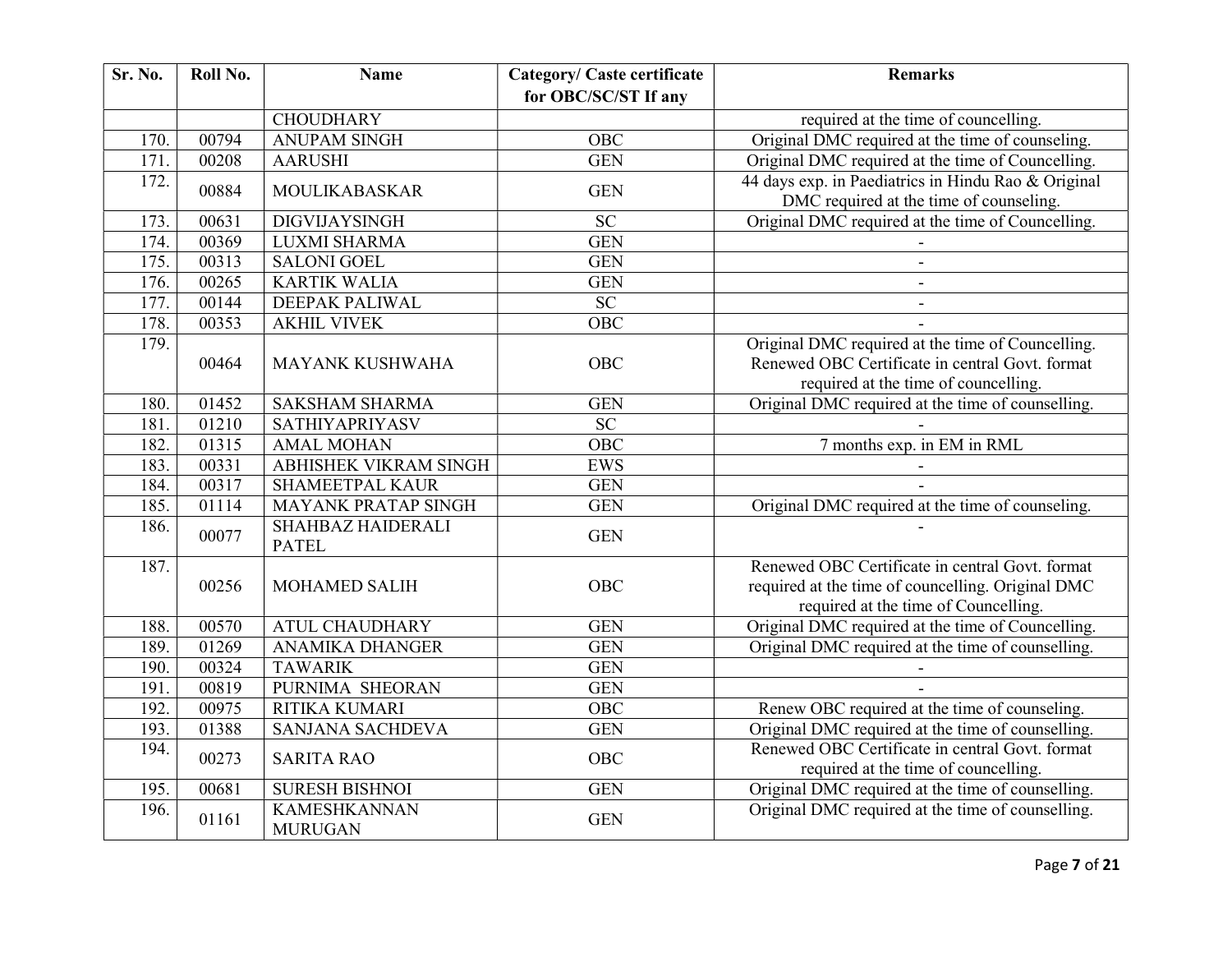| <b>Sr. No.</b>     | Roll No. | <b>Name</b>                            | <b>Category/ Caste certificate</b> | <b>Remarks</b>                                    |
|--------------------|----------|----------------------------------------|------------------------------------|---------------------------------------------------|
|                    |          |                                        | for OBC/SC/ST If any               |                                                   |
| 197.               | 00079    | <b>SUBHASH YADAV</b>                   | <b>GEN</b>                         |                                                   |
| 198.               | 00076    | <b>SUSHIL MALIK</b>                    | <b>GEN</b>                         |                                                   |
| 199.               | 00390    | HARSH PRATAP SINGH                     | <b>SC</b>                          |                                                   |
| 200.               | 00302    | <b>SHAILLY SINGHANIA</b>               | <b>GEN</b>                         |                                                   |
| 201.               | 00309    | <b>RAKESH KUMAR</b>                    | $\overline{SC}$                    |                                                   |
| 202.               | 01092    | <b>ABHISHEK PATEL</b>                  | OBC                                | Original DMC required at the time of counseling.  |
| 203.               | 00802    | <b>HASHINI</b>                         | <b>GEN</b>                         |                                                   |
| 204.               | 00863    | <b>SURENDR KUMAR YADAV</b>             | OBC                                | $\blacksquare$                                    |
| $\overline{205}$ . | 00427    | RITESH KUMAR MEENA                     | ST                                 | $\overline{\phantom{a}}$                          |
| 206.               | 00219    | <b>SANIYA</b>                          | <b>GEN</b>                         | $\blacksquare$                                    |
| 207.               | 00296    | <b>RAVI SHARMA</b>                     | <b>GEN</b>                         | $\blacksquare$                                    |
| 208.               | 01235    | NILAKSHI KAPOOR                        | <b>GEN</b>                         |                                                   |
| 209.               | 00378    | <b>ANKIT KUMAR</b>                     | <b>OBC</b>                         |                                                   |
| 210.               | 01171    | MAHALAKSHMI<br><b>EKAMBARAM</b>        | <b>GEN</b>                         | Original DMC required at the time of counselling. |
| 211.               | 01367    | <b>MONIKA</b><br>SURYANARAYANAN        | OBC                                |                                                   |
| $\overline{212}$   | 00057    | <b>GOVIND KUMAR</b><br><b>UPADHYAY</b> | <b>EWS</b>                         |                                                   |
| 213.               | 01440    | <b>TARISHI ARORA</b>                   | <b>GEN</b>                         |                                                   |
| $\overline{2}14.$  | 00454    | <b>GULAB SINGH</b>                     | $\overline{SC}$                    | Original DMC required at the time of Councelling. |
| 215.               | 00093    | <b>ASHI DUBEY</b>                      | <b>GEN</b>                         | Original DMC required at the time of counseling.  |
| 216.               | 00739    | <b>GUNAWANTH KUMAR R</b>               | <b>GEN</b>                         | Original DMC required at the time of counseling.  |
| 217.               | 00656    | <b>SONAL SINGHAL</b>                   | <b>GEN</b>                         | Original DMC required at the time of Councelling. |
| 218.               | 00953    | <b>JABIR KHAN</b>                      | <b>GEN</b>                         | Original DMC required at the time of counseling.  |
| 219.               | 00726    | AHMED BIN ABU BAKER                    | <b>GEN</b>                         | Original DMC required at the time of counseling.  |
| 220.               | 00394    | <b>RAHUL PANDEY</b>                    | <b>GEN</b>                         | Original DMC required at the time of Councelling. |
| $\overline{221}$ . | 00097    | <b>RIA MIDHA</b>                       | <b>GEN</b>                         |                                                   |
| 222.               | 00358    | MD MODASSAR ALI                        | <b>GEN</b>                         |                                                   |
| 223.               | 00126    | <b>BANUCHANDAR</b><br>MADHIMOHAN       | <b>SC</b>                          |                                                   |
| 224.               | 00938    | <b>SANIYA MIRZA</b>                    | <b>GEN</b>                         | $\blacksquare$                                    |
| 225.               | 00452    | <b>BHAUMIK BHARVAD</b>                 | OBC                                |                                                   |
| 226.               | 01236    | <b>BHAWYA MALHOTRA</b>                 | <b>GEN</b>                         | Original DMC required at the time of counselling. |
| 227.               | 01290    | <b>RABIN RAJ RAVI</b>                  | <b>GEN</b>                         | Original DMC required at the time of counselling. |
| 228.               | 01159    | <b>SANA KHAN</b>                       | <b>GEN</b>                         |                                                   |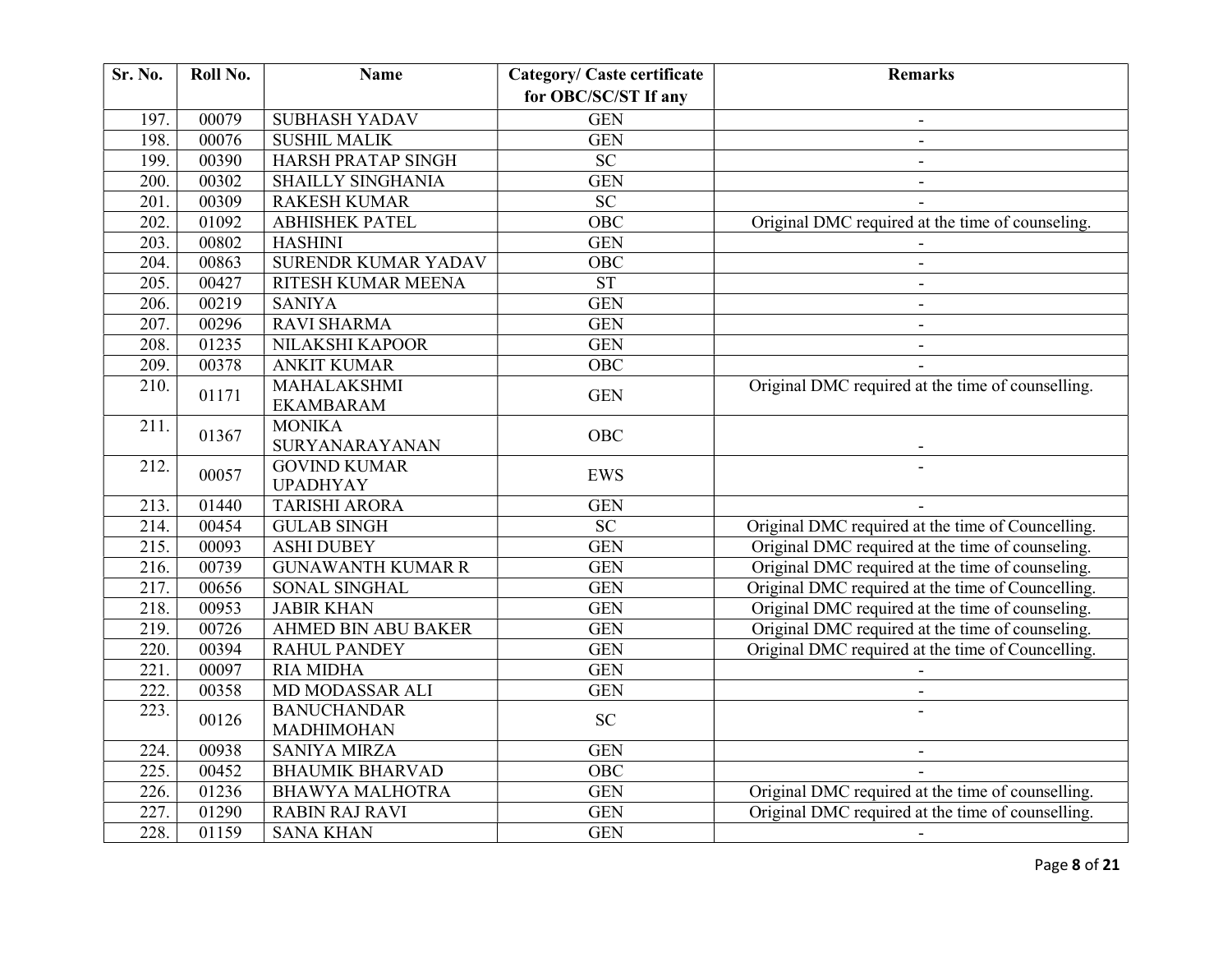| Sr. No.            | Roll No. | <b>Name</b>                            | <b>Category/ Caste certificate</b> | <b>Remarks</b>                                                                          |
|--------------------|----------|----------------------------------------|------------------------------------|-----------------------------------------------------------------------------------------|
|                    |          |                                        | for OBC/SC/ST If any               |                                                                                         |
| 229.               | 01465    | <b>SELVIN NALINA SINGH</b>             | <b>GEN</b>                         | Original DMC required at the time of counselling.                                       |
| 230.               | 00143    | <b>FAWAZ AHMED</b>                     | <b>GEN</b>                         | Original DMC required at the time of Councelling.                                       |
| 231.               | 00999    | <b>SNEH MISHRA</b>                     | <b>GEN</b>                         | Original DMC required at the time of counseling.                                        |
| 232.               | 00633    | <b>KUMARI PUJA</b>                     | <b>GEN</b>                         | Original DMC required at the time of Councelling.                                       |
| 233.               | 00226    | NEETU GUPTA                            | <b>GEN</b>                         |                                                                                         |
| 234.               | 01401    | <b>SAQIB KHAN</b>                      | <b>GEN</b>                         | Original DMC required at the time of counselling.                                       |
| 235.               | 00056    | <b>AMIT DHAMA</b>                      | <b>OBC</b>                         | OBC renewed at the time of counseling.                                                  |
| 236.               | 01014    | <b>HIMANSHU MALIK</b>                  | <b>EWS</b>                         | Original DMC required at the time of counseling.                                        |
| 237.               | 01362    | <b>TALEEM KHAN</b>                     | <b>GEN</b>                         | Original DMC required at the time of counselling.                                       |
| 238.               | 00043    | <b>PARDEEP KUMAR</b><br><b>KUMAWAT</b> | <b>OBC</b>                         | OBC Renewed required at the time of counseling.                                         |
| 239.               | 00787    | <b>RITU YADAV</b>                      | OBC                                | OBC required at the time of counseling.                                                 |
| 240.               | 00210    | PRERNA AHUJA                           | <b>GEN</b>                         |                                                                                         |
| 241.               | 00274    | <b>MANVI</b>                           | <b>GEN</b>                         |                                                                                         |
| 242.               | 01265    | PRAHALAD YADAV                         | OBC                                | Original DMC required at the time of counselling.                                       |
| 243.               | 00564    | <b>BHANU PRAKASH</b>                   | <b>GEN</b>                         |                                                                                         |
| 244.               | 00876    | PRIYA SHAH                             | $\overline{OBC}$                   | Renew OBC required at the time of counseling.                                           |
| 245.               | 00049    | MOHAN LAL CHOUDHARY                    | <b>GEN</b>                         |                                                                                         |
| 246.               | 00745    | <b>MANISHA MAHAVEER</b><br><b>SAHU</b> | <b>GEN</b>                         | Original DMC required at the time of counseling.                                        |
| 247.               | 00792    | <b>SIDDHU KALADHAR</b>                 | <b>GEN</b>                         | Original DMC required at the time of counseling.                                        |
| 248.               | 01204    | <b>ADITI RANA</b>                      | <b>GEN</b>                         |                                                                                         |
| 249.               | 01095    | RANJESH PRATAP SINGH                   | <b>EWS</b>                         | Original DMC required at the time of counseling.                                        |
| 250.               | 01050    | <b>EBIN VICTOR</b>                     | <b>GEN</b>                         | Original DMC required at the time of counseling.                                        |
| $\overline{251}$ . | 00713    | <b>SEEMA SONAM</b>                     | ST                                 |                                                                                         |
| 252.               | 00342    | <b>MANJEET KUMAR</b>                   | <b>GEN</b>                         | Original DMC required at the time of Councelling                                        |
| 253.               | 00251    | <b>NEHA PRAVI</b>                      | OBC                                | Renewed OBC Certificate in central Govt. format<br>required at the time of councelling. |
| 254.               | 01122    | <b>ROHIT KUMAR</b>                     | <b>GEN</b>                         |                                                                                         |
| 255.               | 00642    | VIJAY KUMAR DHANKANI                   | <b>OBC</b>                         |                                                                                         |
| 256.               | 00729    | <b>MOHD REHAN</b>                      | <b>GEN</b>                         |                                                                                         |
| 257.               | 00590    | <b>UMAR MUKHTAR</b>                    | <b>GEN</b>                         | Original DMC required at the time of Councelling.                                       |
| 258.               | 01141    | SOURABH SINGH                          | <b>GEN</b>                         | Original DMC required at the time of counselling                                        |
| 259.               | 00017    | <b>SHWETA POSWAL</b>                   | <b>GEN</b>                         |                                                                                         |
| 260.               | 00813    | MANISHA DARPAN GUPTA                   | <b>GEN</b>                         | Original DMC required at the time of counseling.                                        |
| $\overline{261}$ . | 00516    | <b>BHAWANI SINGH</b>                   | $\overline{OBC}$                   | Copy of ICC required at the time of counselling.                                        |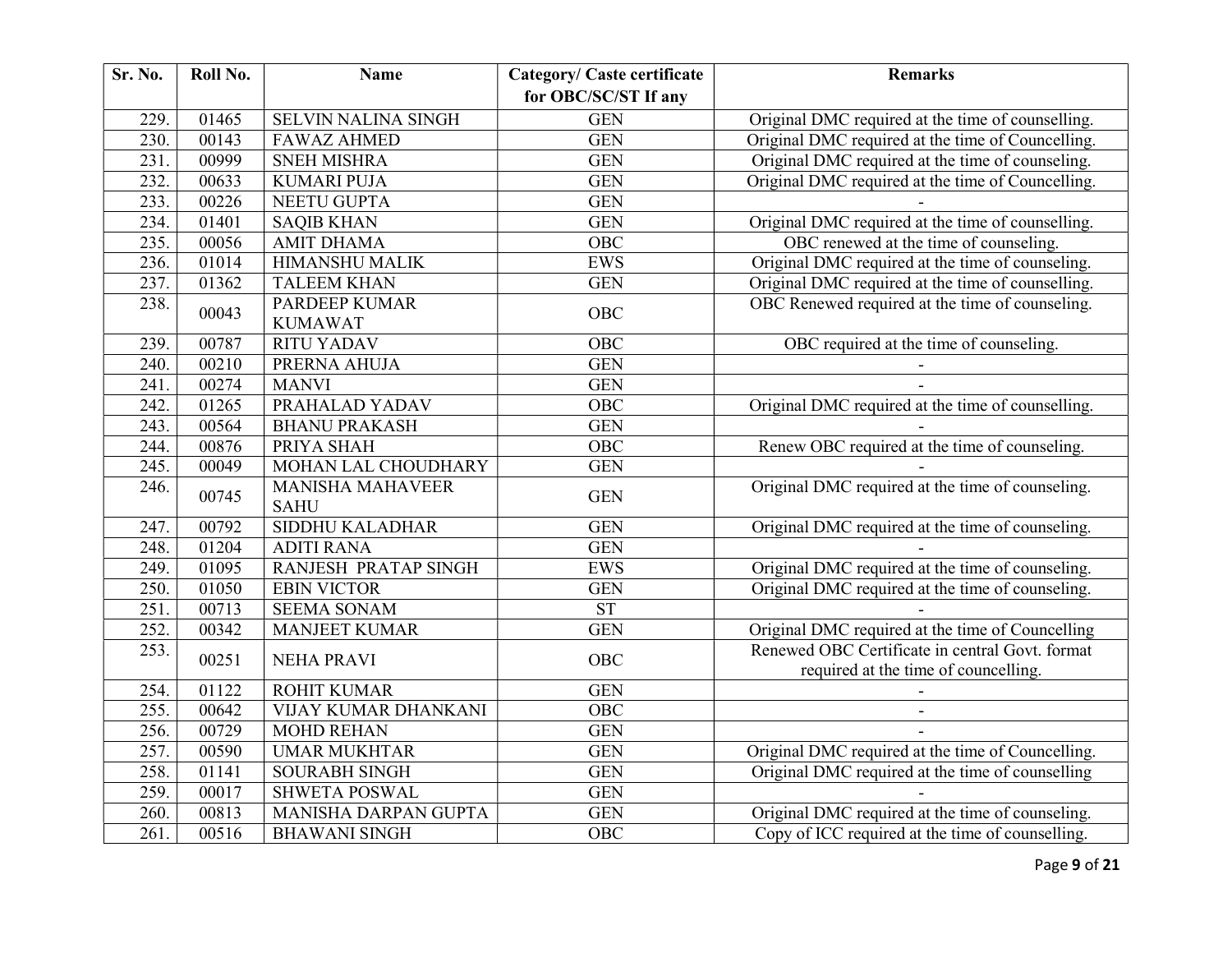| Sr. No.            | Roll No. | <b>Name</b>                           | <b>Category/ Caste certificate</b> | <b>Remarks</b>                                                                                                                               |
|--------------------|----------|---------------------------------------|------------------------------------|----------------------------------------------------------------------------------------------------------------------------------------------|
|                    |          |                                       | for OBC/SC/ST If any               |                                                                                                                                              |
| 262.               | 00359    | <b>STUTI PRAJAPATI</b>                | $\overline{OBC}$                   |                                                                                                                                              |
| $\overline{263}$ . | 00121    | <b>SMILE ARORA</b>                    | <b>GEN</b>                         | 6 months exp. From Hindu Rao Hospital.                                                                                                       |
| 264.               | 00366    | <b>BIBHU</b>                          | $\overline{SC}$                    |                                                                                                                                              |
| 265.               | 01317    | ROHIT RAMAN BANERJI                   | <b>GEN</b>                         |                                                                                                                                              |
| 266.               | 01198    | <b>ADARSH KUMAR</b>                   | <b>SC</b>                          |                                                                                                                                              |
| 267.               | 00350    | APOORVA AGGARWAL                      | <b>GEN</b>                         | Working in Casualty in AIIMS since 13.05.2022                                                                                                |
| 268.               | 00436    | <b>VASHID KHAN</b>                    | <b>EWS</b>                         | Original DMC required at the time of Councelling.                                                                                            |
| 269.               | 01307    | <b>SHYAM NARAYAN</b>                  | OBC                                | Original DMC & OBC in central govt. format required at<br>the time of counselling.                                                           |
| 270.               | 00293    | <b>DIVYA ARORA</b>                    | <b>GEN</b>                         |                                                                                                                                              |
| $\overline{271}$ . | 01311    | <b>KANIKA UPRETI</b>                  | <b>GEN</b>                         | Original DMC required at the time of counselling.                                                                                            |
| 272.               | 01132    | TRISHA TARUNITA                       | <b>GEN</b>                         | 5 months experience in emergency Medicine in AIIMS<br>Trauma Centre.                                                                         |
| 273.               | 01232    | SRISHTI KULSHRESTHA                   | <b>GEN</b>                         | 3 months 4 days experience in Urology Deptt. In S.J.H                                                                                        |
| 274.               | 00167    | <b>KAILASH YADAV</b>                  | <b>GEN</b>                         |                                                                                                                                              |
| $\overline{275}$ . | 00915    | <b>DEEPTI CHAHAR</b>                  | <b>OBC</b>                         | OBC in central govt. format required at the time of<br>counseling.                                                                           |
| 276.               | 00754    | <b>MANISHAMAAN</b>                    | <b>GEN</b>                         | Original DMC required at the time of counseling.                                                                                             |
| 277.               | 00508    | <b>ALAGIRI SNEHA</b>                  | <b>GEN</b>                         |                                                                                                                                              |
| 278.               | 00065    | NITESH BHARGAV                        | <b>GEN</b>                         |                                                                                                                                              |
| 279.               | 01223    | <b>SANA ARIF</b>                      | <b>OBC</b>                         | Original DMC required at the time of counselling and<br>OBC certificate required in Central Govt. format.                                    |
| 280.               | 01103    | <b>ANCHIT GULATI</b>                  | <b>GEN</b>                         |                                                                                                                                              |
| 281.               | 00725    | MADIHASAHAR KAZI                      | <b>GEN</b>                         |                                                                                                                                              |
| 282.               | 00225    | <b>APARAJITA SINHA</b>                | <b>GEN</b>                         | 2 months 15 days exp. In urology from sjh.                                                                                                   |
| 283.               | 01363    | MOHAMMAD SWALEH                       | <b>GEN</b>                         |                                                                                                                                              |
| 284.               | 01233    | <b>SINGH NEELAM</b><br>VIJAYSHANKAR   | <b>GEN</b>                         | Original DMC required at the time of counselling.                                                                                            |
| $\overline{285}$ . | 00202    | <b>PUNAM VISHWAS</b><br><b>GHATGE</b> | <b>GEN</b>                         | Original DMC required at the time of Councelling.                                                                                            |
| 286.               | 00206    | <b>RAKESH KUMAR</b>                   | <b>OBC</b>                         | Original DMC required at the time of Councelling.<br>Renewed OBC Certificate in central Govt. format<br>required at the time of councelling. |
| 287.               | 00778    | <b>S SHAIKHUSSAI</b>                  | OBC                                | OBC in central govt. format required at the time of<br>counseling.                                                                           |
| 288.               | 01033    | <b>ARFIN MOJEEBI</b>                  | <b>GEN</b>                         | $\blacksquare$                                                                                                                               |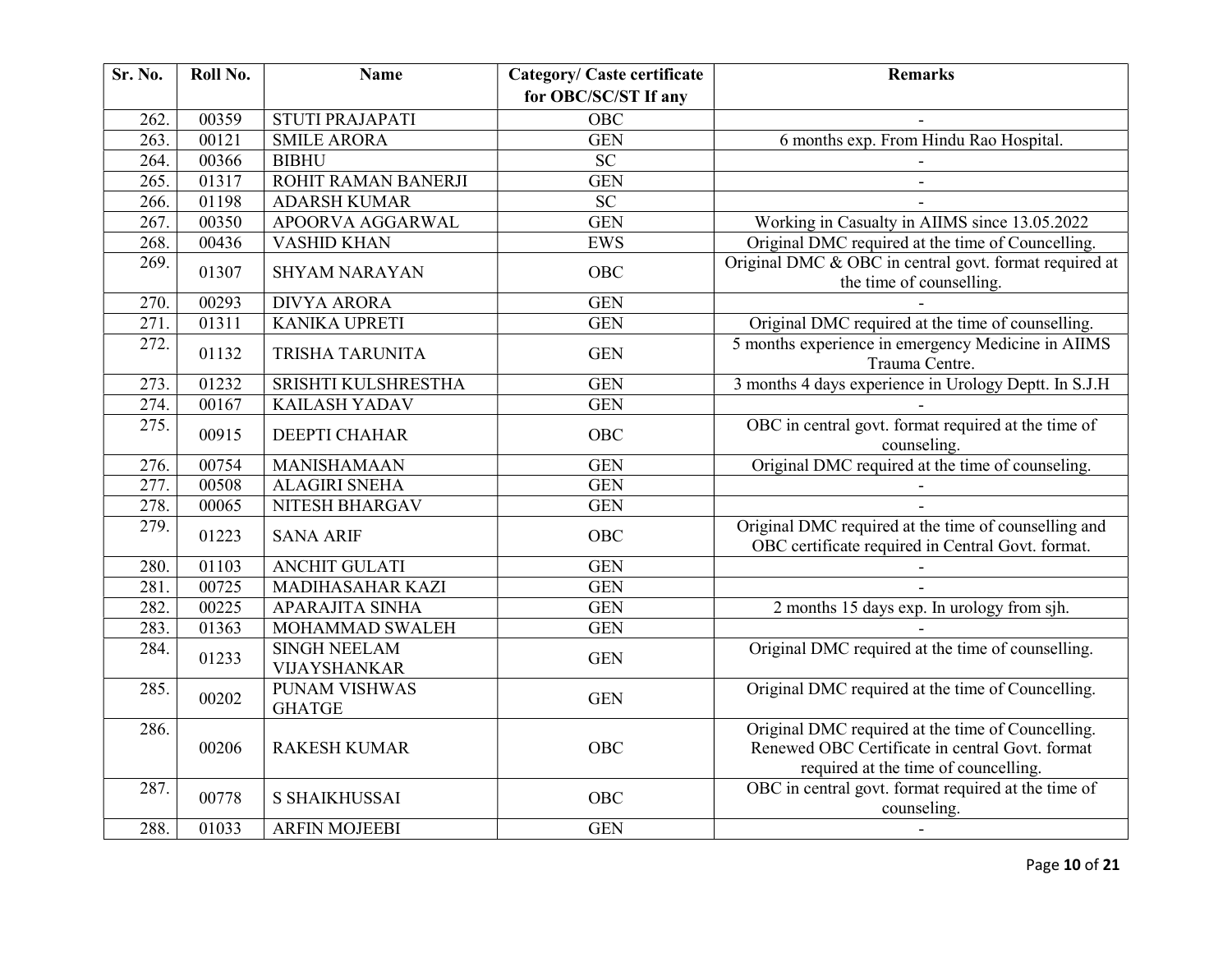| Sr. No. | Roll No. | <b>Name</b>                                | <b>Category/ Caste certificate</b> | <b>Remarks</b>                                                                                                                               |
|---------|----------|--------------------------------------------|------------------------------------|----------------------------------------------------------------------------------------------------------------------------------------------|
|         |          |                                            | for OBC/SC/ST If any               |                                                                                                                                              |
| 289.    | 00539    | <b>VINITA RANA</b>                         | <b>GEN</b>                         | 6 months 20 days exp. In Obst And gyane from Bhagwan<br>Mahavir Medical Hospital.                                                            |
| 290.    | 00040    | <b>GAURAV KUMAR RATHOR</b>                 | <b>GEN</b>                         |                                                                                                                                              |
| 291.    | 00012    | <b>SHIVETA VAKIL</b>                       | <b>GEN</b>                         | 10 months exp. In pt. Madan Mohan Maliviya Hospital.                                                                                         |
| 292.    | 01504    | <b>SHARIB ANWAR</b>                        | <b>GEN</b>                         |                                                                                                                                              |
| 293.    | 00478    | POOJA NAGPAL                               | <b>GEN</b>                         |                                                                                                                                              |
| 294.    | 00042    | <b>AKHILESH KUMAR</b>                      | <b>OBC</b>                         | 6 months exp. In Medicine deptt. In AIIMS & Renewed<br>OBC Certificate required at the time of counseling.                                   |
| 295.    | 00450    | <b>BHOYA ROHANKUMAR</b><br><b>DEVUBHAI</b> | <b>ST</b>                          | Original DMC required at the time of Councelling.                                                                                            |
| 296.    | 00500    | <b>DIVYA RANA</b>                          | <b>GEN</b>                         | $\overline{\phantom{a}}$                                                                                                                     |
| 297.    | 00783    | <b>THOMAS JOSEPH</b>                       | <b>GEN</b>                         | $\overline{\phantom{a}}$                                                                                                                     |
| 298.    | 00720    | ANURADHA PANDIT                            | <b>GEN</b>                         |                                                                                                                                              |
| 299.    | 00277    | <b>BLESSY MATHEW</b>                       | <b>GEN</b>                         | $\overline{\phantom{a}}$                                                                                                                     |
| 300.    | 00483    | <b>S ANDREW STEVE</b><br><b>FERNANDEZ</b>  | <b>GEN</b>                         |                                                                                                                                              |
| 301.    | 00013    | <b>AMRITESH KUMAR</b>                      | <b>OBC</b>                         | Original DMC Required at the time of counseling                                                                                              |
| 302.    | 00106    | MOHAMMED ASIF AZAD                         | <b>GEN</b>                         | Original DMC required at the time of Councelling.                                                                                            |
| 303.    | 01438    | <b>SUBHASH DHAYAL</b>                      | <b>OBC</b>                         | Original DMC required at the time of counselling and<br>OBC certificate required in Central Govt. Format.                                    |
| 304.    | 01249    | <b>SATHI SAMADDER</b>                      | $\overline{SC}$                    | Original DMC required at the time of counselling.                                                                                            |
| 305.    | 00492    | <b>SAGAR ANAND</b>                         | <b>GEN</b>                         | Original DMC required at the time of Councelling.                                                                                            |
| 306.    | 00215    | <b>ASHA JEENAR</b>                         | <b>OBC</b>                         | Original DMC required at the time of Councelling.<br>Renewed OBC Certificate in central Govt. format<br>required at the time of councelling. |
| 307.    | 00855    | SHIWANI SHARMA                             | <b>GEN</b>                         |                                                                                                                                              |
| 308.    | 00577    | <b>MANINDER SINGH</b>                      | OBC                                | Original DMC required at the time of Councelling.<br>Renewed OBC Certificate in central Govt. format<br>required at the time of councelling. |
| 309.    | 00842    | SHEETAL SANJAY GURAV                       | <b>GEN</b>                         | 4 months exp. in OBG in Hindu Rao Hospital                                                                                                   |
| 310.    | 00605    | <b>KAMESH BALHARA</b>                      | <b>EWS</b>                         | Renewed EWS Certificate in central Govt. format<br>required at the time of councelling.                                                      |
| 311.    | 00479    | <b>DEEKSHA RATHORE</b>                     | <b>GEN</b>                         |                                                                                                                                              |
| 312.    | 00264    | <b>GAURAV TANEJA</b>                       | <b>GEN</b>                         | Original DMC required at the time of Councelling.                                                                                            |
| 313.    | 00055    | <b>BADWAIK TUSHAR</b><br><b>WAMAN</b>      | <b>OBC</b>                         | OBC Renewed at the time of counseling.                                                                                                       |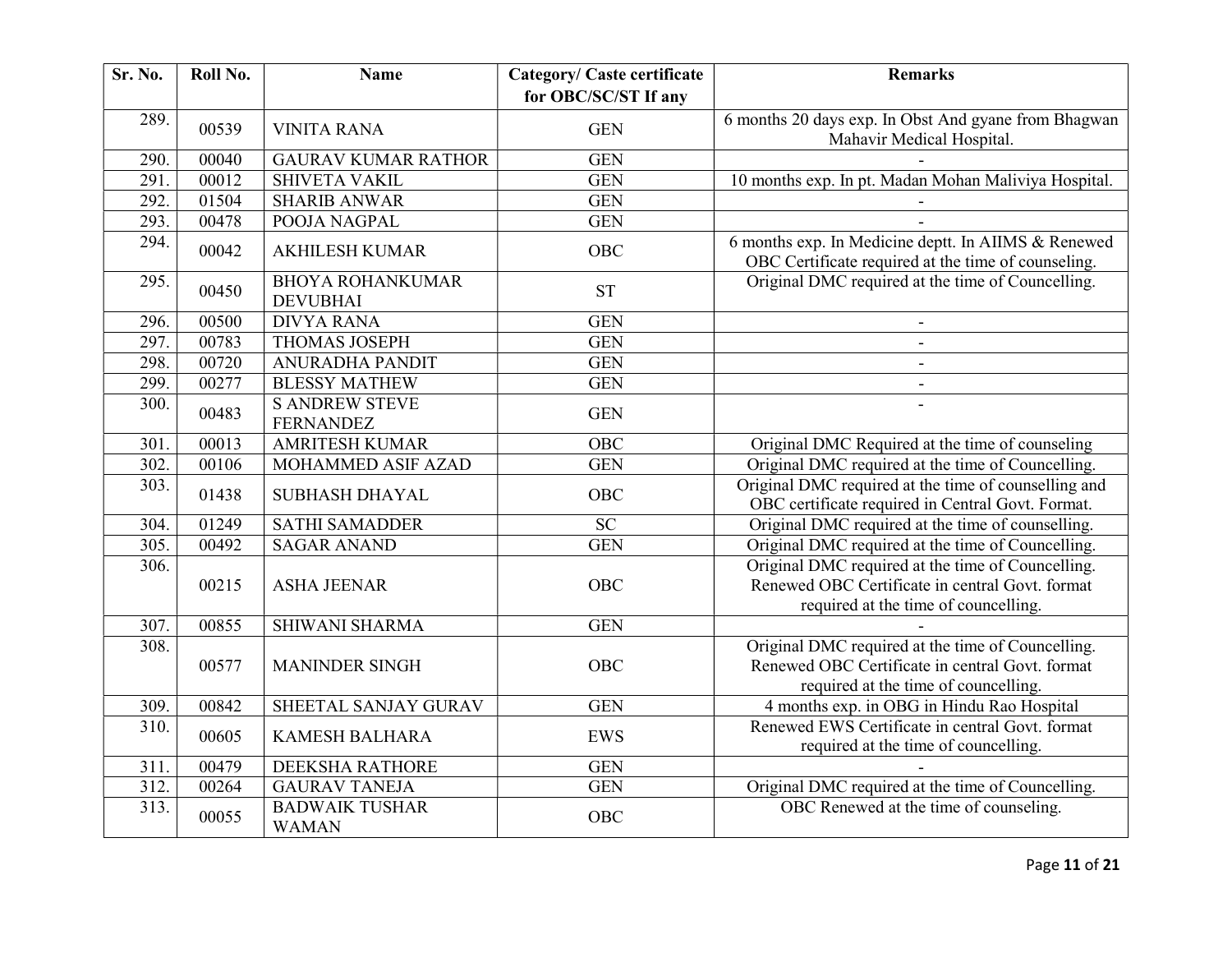| <b>Sr. No.</b> | Roll No. | <b>Name</b>                           | <b>Category/ Caste certificate</b> | <b>Remarks</b>                                                                 |
|----------------|----------|---------------------------------------|------------------------------------|--------------------------------------------------------------------------------|
|                |          |                                       | for OBC/SC/ST If any               |                                                                                |
| 314.           | 00708    | SAHIL CHOUDHARY                       | <b>GEN</b>                         |                                                                                |
| 315.           | 00993    | <b>SANSKRITI</b>                      | GEN                                | Original DMC required at the time of counseling.                               |
| 316.           | 00081    | <b>MOHAMMADAVESH</b><br><b>SHAIKH</b> | <b>GEN</b>                         |                                                                                |
| 317.           | 01331    | <b>ABU BAKKAR</b>                     | <b>GEN</b>                         | Original DMC required at the time of counselling.                              |
| 318.           | 01450    | NIRBHIK LODH                          | <b>GEN</b>                         | Original DMC required at the time of counselling.                              |
| 319.           | 00067    | PALLAVI JASSI                         | <b>GEN</b>                         |                                                                                |
| 320.           | 01226    | <b>MD HAMID ANWAR</b>                 | $O\overline{BC}$                   | OBC certificate required in Central Govt. format.                              |
| 321.           | 00060    | <b>DUDLEY SAVIO STEWART</b>           | <b>GEN</b>                         |                                                                                |
| 322.           | 00697    | PRACHI PATHAK                         | <b>GEN</b>                         |                                                                                |
| 323.           | 00758    | PAWAN KUMAR<br><b>UPADHYAY</b>        | <b>GEN</b>                         |                                                                                |
| 324.           | 00555    | <b>AGNEL PAUL</b>                     | <b>GEN</b>                         |                                                                                |
| 325.           | 00341    | <b>VIPIN KATHAIT</b>                  | <b>GEN</b>                         | Original DMC required at the time of Councelling                               |
| 326.           | 00024    | <b>SHIV BHARDWAJ</b>                  | <b>EWS</b>                         |                                                                                |
| 327.           | 01318    | <b>PUNISH KUMAR</b>                   | $\overline{SC}$                    | Original DMC required at the time of counselling.                              |
| 328.           | 00895    | <b>SONY BINIT CHOUDHARY</b>           | EWS                                |                                                                                |
| 329.           | 00608    | <b>DR SHALU DIXIT</b>                 | EWS                                |                                                                                |
| 330.           | 01090    | <b>KUNJ BIHARI</b>                    | EWS                                | Original DMC required at the time of counseling.                               |
| 331.           | 00956    | <b>JASWANT SINGH</b>                  | <b>EWS</b>                         | Original DMC & Renew EWS required at the time of<br>counseling.                |
| 332.           | 01150    | SITARAM SHARMA                        | <b>EWS</b>                         | Original DMC required at the time of counselling.                              |
| 333.           | 00952    | <b>MOHD JUNED</b>                     | <b>EWS</b>                         | Original DMC required at the time of counseling.                               |
| 334.           | 00964    | <b>SUBHASH BISHNOI</b>                | <b>EWS</b>                         | Renew EWS required at the time of counseling.                                  |
| 335.           | 00767    | <b>MEET VALLABHBHAI</b>               | EWS                                |                                                                                |
|                |          | <b>DHOLARIA</b>                       |                                    |                                                                                |
| 336.           | 00536    | PRIYA THAKUR                          | <b>EWS</b>                         | Original DMC required at the time of Councelling.                              |
| 337.           | 00736    | PRABHASH KUMAR<br><b>MISHRA</b>       | EWS                                |                                                                                |
| 338.           | 01213    | <b>AYUSHI TYAGI</b>                   | <b>EWS</b>                         | Original DMC required at the time of counselling.                              |
| 339.           | 01430    | <b>AKASH GARG</b>                     | <b>EWS</b>                         |                                                                                |
| 340.           | 00168    | <b>SAKIR KHAN</b>                     | <b>EWS</b>                         | Original DMC & renewed EWS certificate required at the<br>time of Councelling. |
| 341.           | 00704    | <b>VEDAVATHIYR</b>                    | <b>EWS</b>                         | Renew EWS certificate required at the time of<br>counselling.                  |
| 342.           | 00074    | <b>AYUSH SHARMA</b>                   | <b>EWS</b>                         | EWS Renewed required at the time of counseling                                 |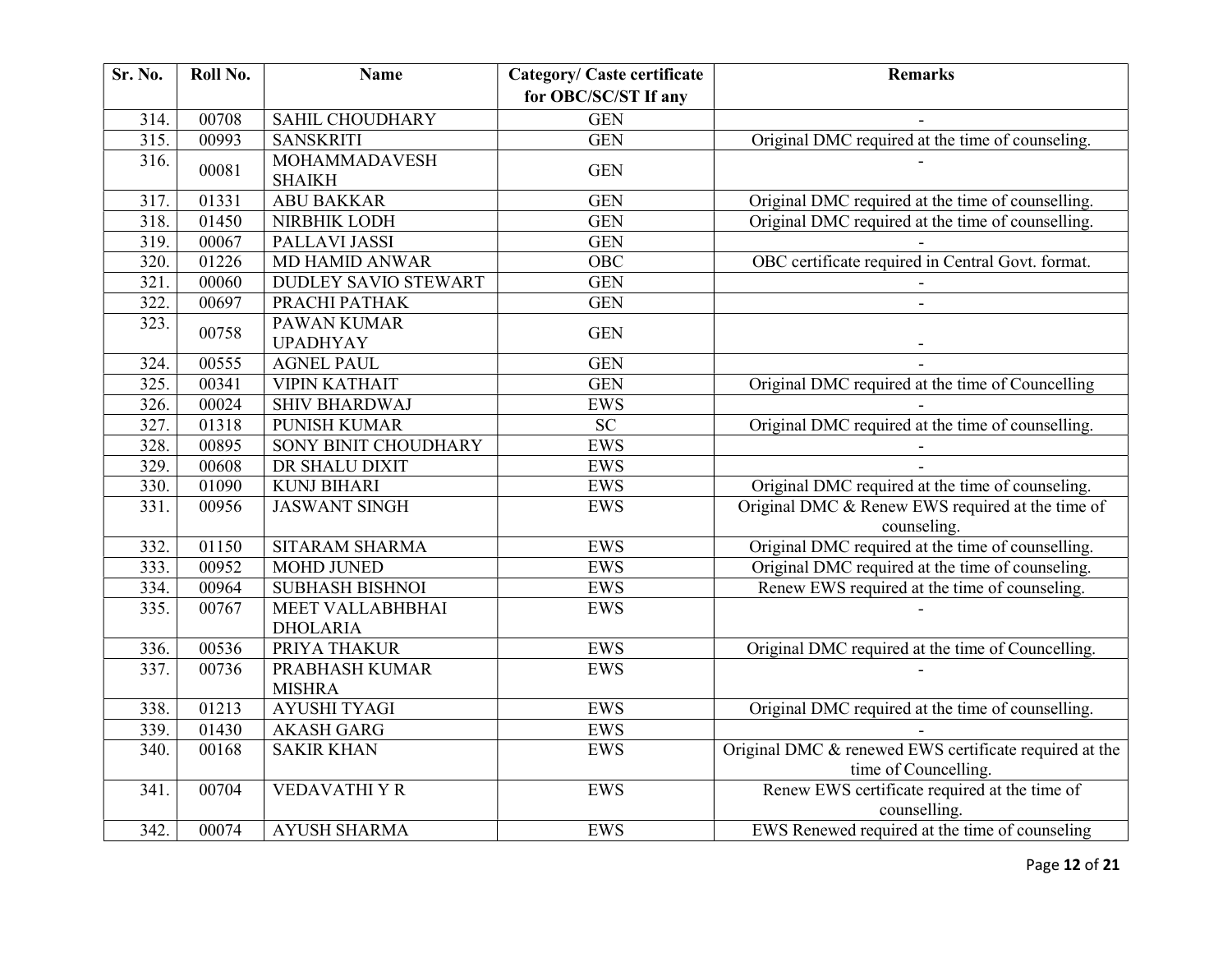| Sr. No. | Roll No. | <b>Name</b>                          | <b>Category/ Caste certificate</b> | <b>Remarks</b>                                                                                   |
|---------|----------|--------------------------------------|------------------------------------|--------------------------------------------------------------------------------------------------|
|         |          |                                      | for OBC/SC/ST If any               |                                                                                                  |
| 343.    | 01176    | <b>NAVNEET GOEL</b>                  | <b>EWS</b>                         |                                                                                                  |
| 344.    | 00087    | NAVEEN KHANDELWALL                   | EWS                                | Original DMC Required at the time of counseling.                                                 |
| 345.    | 00016    | ARPITA PURKAYASTHA                   | <b>EWS</b>                         | Original DMC Required at the time of counseling                                                  |
| 346.    | 00019    | <b>TARJNEE TIWARI</b>                | <b>EWS</b>                         | 83 Days exp. In AIIMS & Original DMC Required at the<br>time of counseling.                      |
| 347.    | 01502    | <b>WASEEM AHMAD PASHA</b>            | <b>EWS</b>                         | Renew EWS required at the time of counselling.                                                   |
| 348.    | 00136    | <b>ARTI PANDEY</b>                   | <b>EWS</b>                         |                                                                                                  |
| 349.    | 01481    | SADDAM HUSAIN KAJI                   | <b>EWS</b>                         |                                                                                                  |
| 350.    | 01000    | <b>RAHUL RANJAN</b>                  | <b>EWS</b>                         | Original DMC required at the time of counseling.                                                 |
| 351.    | 00260    | <b>DIPMALAKUMARI</b>                 | <b>EWS</b>                         | Original DMC & renewed EWS certificate required at the<br>time of Councelling.                   |
| 352.    | 00320    | <b>WASEEM SHAIKH</b>                 | <b>EWS</b>                         |                                                                                                  |
| 353.    | 01500    | <b>SHAWAJ BANO</b>                   | <b>EWS</b>                         | Renew EWS required at the time of counselling.                                                   |
| 354.    | 00422    | ANSHUL KHURANA                       | <b>EWS</b>                         | 2 months exp. In casualty from SJH.                                                              |
| 355.    | 00377    | <b>PALAK</b>                         | <b>EWS</b>                         |                                                                                                  |
| 356.    | 01310    | <b>RISHU KUMAR</b>                   | <b>EWS</b>                         | Original DMC required at the time of counselling.                                                |
| 357.    | 01499    | MOHMMED ZUBAIR KHAN                  | <b>EWS</b>                         | Original DMC & Renew EWS required at the time of<br>counselling.                                 |
| 358.    | 00145    | <b>NANCY</b>                         | <b>EWS</b>                         |                                                                                                  |
| 359.    | 00693    | <b>PARVEEN KUMAR</b>                 | <b>EWS</b>                         | 6 months exp. in Casualty in SJH & Renew EWS<br>certificate required at the time of Councelling. |
| 360.    | 00636    | <b>SACHIN KUMAR</b>                  | <b>EWS</b>                         | Original DMC & renewed EWS certificate required at the<br>time of Councelling.                   |
| 361.    | 01495    | <b>GIRIDHAR KUMAR</b>                | OBC                                |                                                                                                  |
| 362.    | 01509    | DEVENDRA PRATAP<br><b>SINGH</b>      | OBC                                | OBC in central govt. format required at the time of<br>counselling.                              |
| 363.    | 00249    | <b>SAM ELVIN RAJ</b>                 | <b>OBC</b>                         | Renewed OBC Certificate in central Govt. format<br>required at the time of councelling.          |
| 364.    | 00558    | <b>MAYURI CHORE</b>                  | <b>OBC</b>                         | Renewed OBC Certificate in central Govt. format<br>required at the time of councelling.          |
| 365.    | 00723    | ANIMESH KUMAR GUPTA                  | OBC                                | Original DMC & OBC in central govt. format required at<br>the time of counseling.                |
| 366.    | 01250    | <b>SHUBHAM KUMAR</b><br><b>VERMA</b> | $\overline{OBC}$                   | Original DMC required at the time of counselling.                                                |
| 367.    | 01032    | PANKAJ YADAV                         | OBC                                | Renew OBC required at the time of counseling.                                                    |
| 368.    | 00192    | SHUBHAM RUHELA                       | $\overline{OBC}$                   | Original DMC required at the time of Councelling.                                                |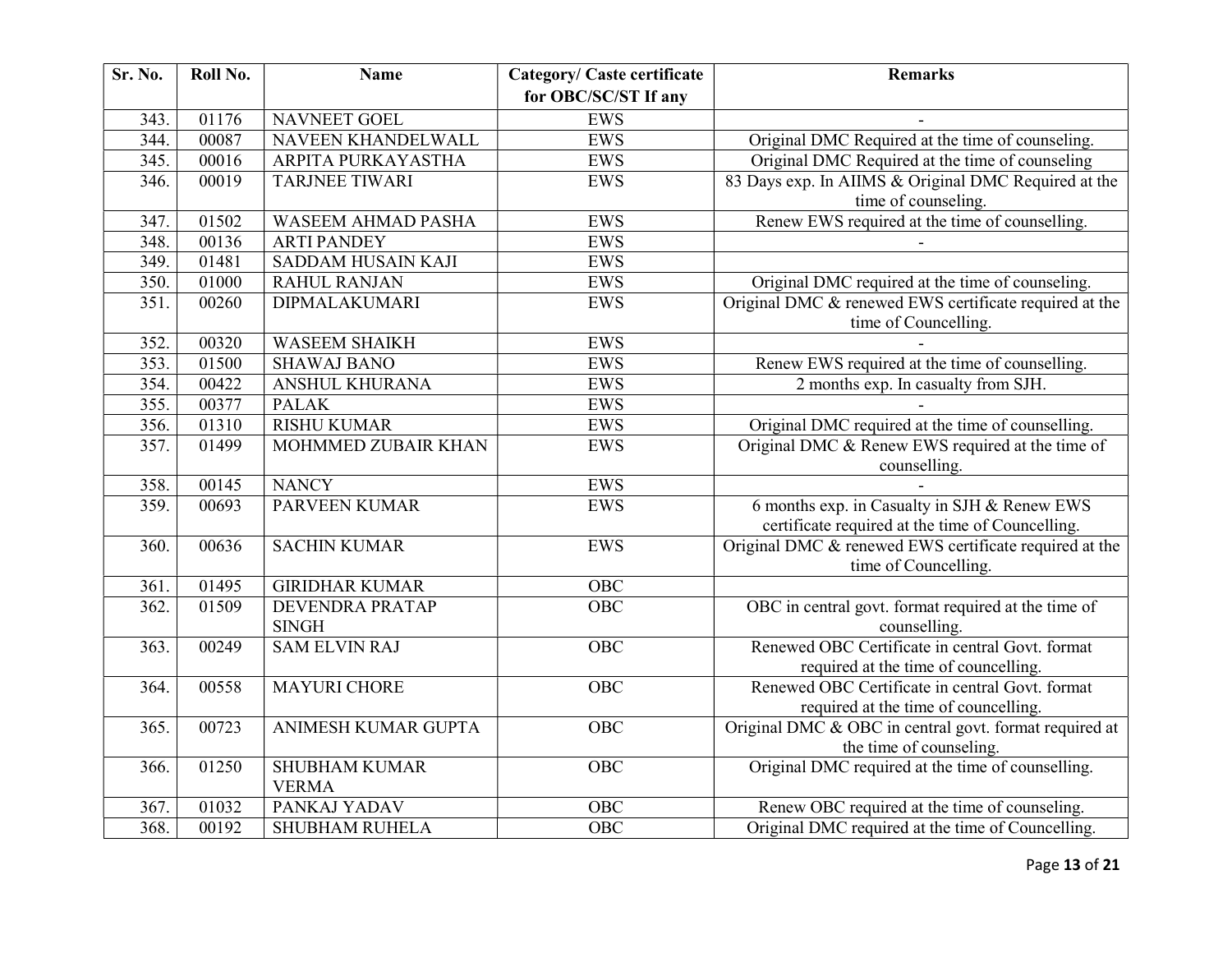| Sr. No. | Roll No. | <b>Name</b>                     | <b>Category/ Caste certificate</b><br>for OBC/SC/ST If any | <b>Remarks</b>                                                                                        |
|---------|----------|---------------------------------|------------------------------------------------------------|-------------------------------------------------------------------------------------------------------|
|         |          |                                 |                                                            | Renewed OBC Certificate in central Govt. format                                                       |
|         |          |                                 |                                                            | required at the time of councelling.                                                                  |
| 369.    | 00383    | <b>MOHD GIZALI</b>              | <b>OBC</b>                                                 | 50 days exp. In Blood Bank from AIIMS.                                                                |
|         |          |                                 | <b>OBC</b>                                                 |                                                                                                       |
| 370.    | 00796    | HARENDRA PRATAP<br><b>SINGH</b> |                                                            |                                                                                                       |
| 371.    | 00401    | <b>DAYAL SINGH</b>              | <b>OBC</b>                                                 | Original DMC &Renewed OBC Certificate in central<br>Govt. format required at the time of councelling. |
| 372.    | 00563    | <b>JITENDER KASHYAP</b>         | OBC                                                        |                                                                                                       |
| 373.    | 00330    | <b>KIRAN CHAUHAN</b>            | <b>OBC</b>                                                 | Renewed OBC Certificate in central Govt. format<br>required at the time of councelling.               |
| 374.    | 00384    | <b>ANURADHA</b>                 | OBC                                                        | Original DMC required at the time of Councelling.                                                     |
| 375.    | 00908    | <b>DIGAMBER GUPTA</b>           | OBC                                                        | Original DMC & OBC in central govt. format required at<br>the time of counseling.                     |
| 376.    | 00124    | NITESH SAINI                    | OBC                                                        | Original DMC required at the time of Councelling.                                                     |
| 377.    | 00191    | <b>ARUN PAYLA</b>               | OBC                                                        | Renewed OBC Certificate in central Govt. format                                                       |
|         |          |                                 |                                                            | required at the time of councelling. 3 months & 16 days                                               |
|         |          |                                 |                                                            | exp. In CTVS and 4 months & 20 days exp. In Casyalty                                                  |
|         |          |                                 |                                                            | from SJH.                                                                                             |
| 378.    | 01260    | PANKAJ DEVANDA                  | OBC                                                        | Original DMC required at the time of counselling.                                                     |
| 379.    | 01410    | <b>JUHI TAMRAKAR</b>            | OBC                                                        |                                                                                                       |
| 380.    | 01107    | PREETI YADAV                    | OBC                                                        | Original DMC required at the time of counseling.                                                      |
| 381.    | 00107    | <b>SHERALI</b>                  | OBC                                                        | Renewed OBC Certificate in central Govt. format                                                       |
|         |          |                                 |                                                            | required at the time of councelling.                                                                  |
| 382.    | 00505    | <b>KULDEEP</b>                  | <b>OBC</b>                                                 | Original DMC required at the time of Councelling.                                                     |
| 383.    | 01151    | <b>RAJESH YADAV</b>             | <b>OBC</b>                                                 | Original DMC required at the time of counselling.                                                     |
| 384.    | 01358    | PATEL HARSHITA                  | OBC                                                        | OBC in central govt. format required at the time of                                                   |
|         |          | <b>THAKORBHAI</b>               |                                                            | counselling.                                                                                          |
| 385.    | 00418    | <b>SHALU</b>                    | OBC                                                        | Original DMC required at the time of Councelling.                                                     |
|         |          |                                 |                                                            | Renewed OBC Certificate in central Govt. format                                                       |
|         |          |                                 |                                                            | required at the time of councelling.                                                                  |
| 386.    | 00601    | YOGESH KUMAR MEHTA              | OBC                                                        | Renewed OBC Certificate in central Govt. format                                                       |
|         |          |                                 |                                                            | required at the time of councelling.                                                                  |
| 387.    | 00641    | <b>SUDHA RAHAR</b>              | <b>OBC</b>                                                 | Renewed OBC Certificate in central Govt. format                                                       |
|         |          |                                 |                                                            | required at the time of councelling.                                                                  |
| 388.    | 00559    | <b>ABHAY MOHITE</b>             | OBC                                                        | Renewed OBC Certificate in central Govt. format                                                       |
|         |          |                                 |                                                            | required at the time of councelling                                                                   |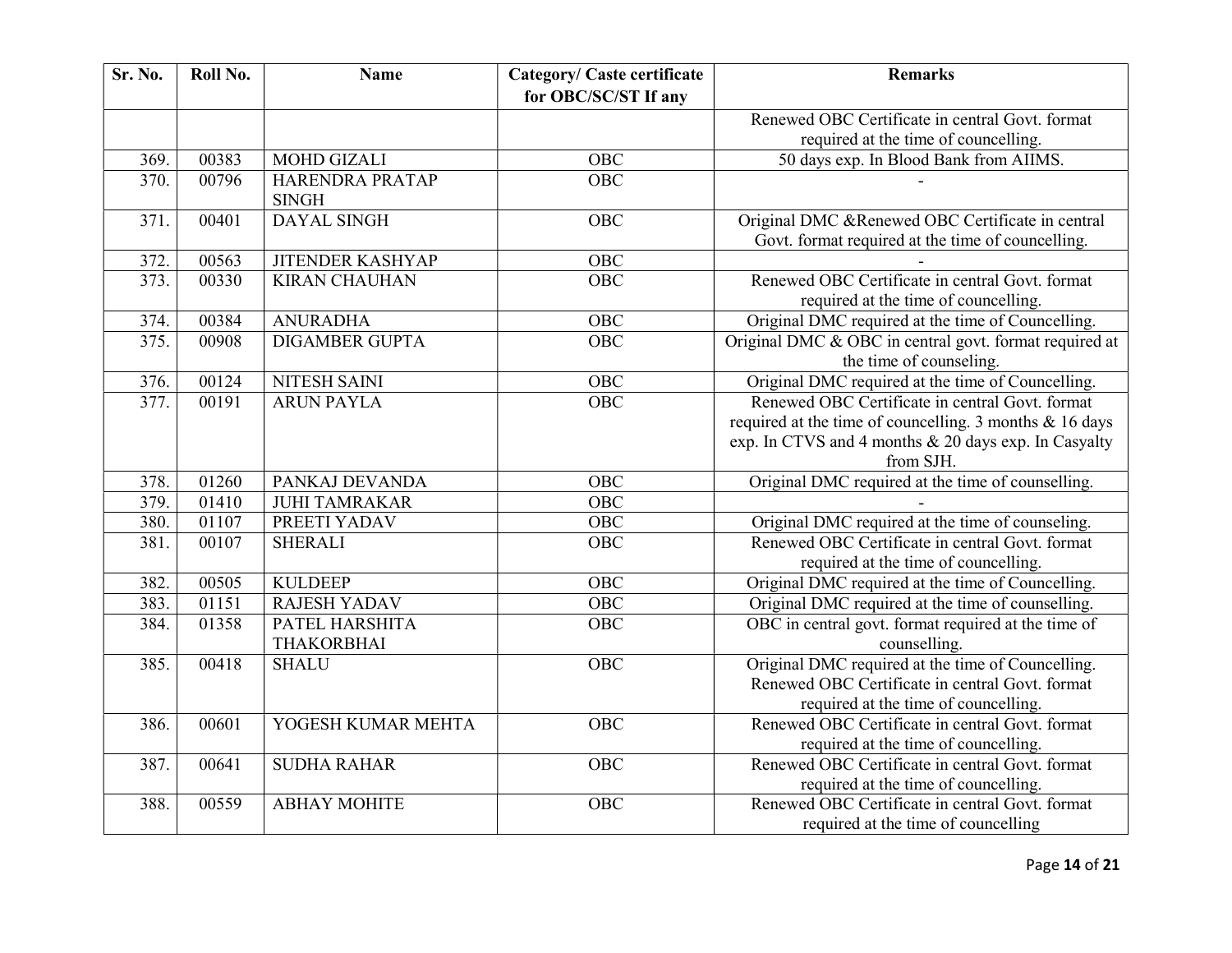| Sr. No. | Roll No. | <b>Name</b>               | <b>Category/ Caste certificate</b> | <b>Remarks</b>                                         |
|---------|----------|---------------------------|------------------------------------|--------------------------------------------------------|
|         |          |                           | for OBC/SC/ST If any               |                                                        |
| 389.    | 01506    | <b>RAMESH NATARAJAN</b>   | <b>OBC</b>                         | Renew OBC required at the time of counselling.         |
| 390.    | 01191    | MANKATURRU BASAPPA        | $\overline{OBC}$                   | Original DMC required at the time of counselling and   |
|         |          | <b>KRUTHI</b>             |                                    | OBC certificate required in Central Govt. format.      |
| 391.    | 01248    | <b>IMRANKHAN</b>          | <b>OBC</b>                         | Original DMC & OBC in central govt. format required at |
|         |          |                           |                                    | the time of counselling.                               |
| 392.    | 00025    | <b>VIJENDRA YADAV</b>     | OBC                                | Original DMC & OBC Renew Required at the time of       |
|         |          |                           |                                    | counseling                                             |
| 393.    | 01478    | SITA RAM CHOUDHARY        | OBC                                |                                                        |
| 394.    | 01246    | <b>J RENUKA DEVI</b>      | OBC                                | OBC certificate required in central Govt. format.      |
| 395.    | 01152    | <b>RAHUL KUMAR</b>        | OBC                                | Original DMC required at the time of counselling.      |
|         |          | <b>DUDHWAL</b>            |                                    |                                                        |
| 396.    | 01160    | <b>ZAINAB ZABI</b>        | OBC                                | 36 days experience in Medicine deptt. In S.J.H         |
| 397.    | 01462    | MURALICHANDRAPPA          | OBC                                | OBC certificate required in Central Govt. format.      |
| 398.    | 00839    | <b>AVINASH KUMAR</b>      | $\overline{OBC}$                   | Renew OBC required at the time of counseling.          |
| 399.    | 00170    | <b>RUHAN DEB</b>          | OBC                                | Original DMC required at the time of Councelling.      |
| 400.    | 00657    | <b>VISHESH YADAV</b>      | OBC                                | OBC in central govt. format required at the time of    |
|         |          |                           |                                    | Councelling.                                           |
| 401.    | 00963    | <b>ABHISHEK SAHU</b>      | OBC                                |                                                        |
| 402.    | 00779    | <b>NIKHIL YADAV</b>       | <b>OBC</b>                         | Original DMC & Renew OBC required at the time of       |
|         |          |                           |                                    | counseling.                                            |
| 403.    | 01181    | <b>VINAYAK MEHETRE</b>    | OBC                                | 6 months experience in Emergency Medicine in AIIMS     |
| 404.    | 01112    | <b>SOHAN</b>              | OBC                                | Renew OBC required at the time of counseling.          |
| 405.    | 00468    | <b>SHANE ALAM</b>         | <b>OBC</b>                         | Original DMC required at the time of Councelling.      |
| 406.    | 01457    | RAJESH KUMAR RANJAN       | OBC                                | Original DMC required at the time of counselling and   |
|         |          |                           |                                    | renew OBC certificate.                                 |
| 407.    | 01001    | DEEPAK GODARA             | OBC                                | Original DMC required at the time of counseling.       |
| 408.    | 00180    | <b>UPENDRA YADAV</b>      | $\overline{OBC}$                   | Renewed OBC Certificate in central Govt. format        |
|         |          |                           |                                    | required at the time of councelling. 3 Months exp. In  |
|         |          |                           |                                    | Neurology from LHMC.                                   |
| 409.    | 01216    | <b>NEHA SINGH</b>         | OBC                                | 2 months experience in medicine from GTB               |
| 410.    | 00698    | <b>SEEMA YADAV</b>        | $\overline{OBC}$                   | Original DMC & Renew OBC required at the time of       |
|         |          |                           |                                    | Councelling.                                           |
| 411.    | 01175    | MOHAMMADFAIZANRAZA        | <b>OBC</b>                         | OBC certificate required in Central Govt. format and   |
|         |          |                           |                                    | experience in surgery in LLRM Hospital, U.P            |
| 412.    | 00753    | <b>MANOJ KUMAR JANGIR</b> | $\overline{OBC}$                   | Original DMC & Renew OBC required at the time of       |
|         |          |                           |                                    | counseling.                                            |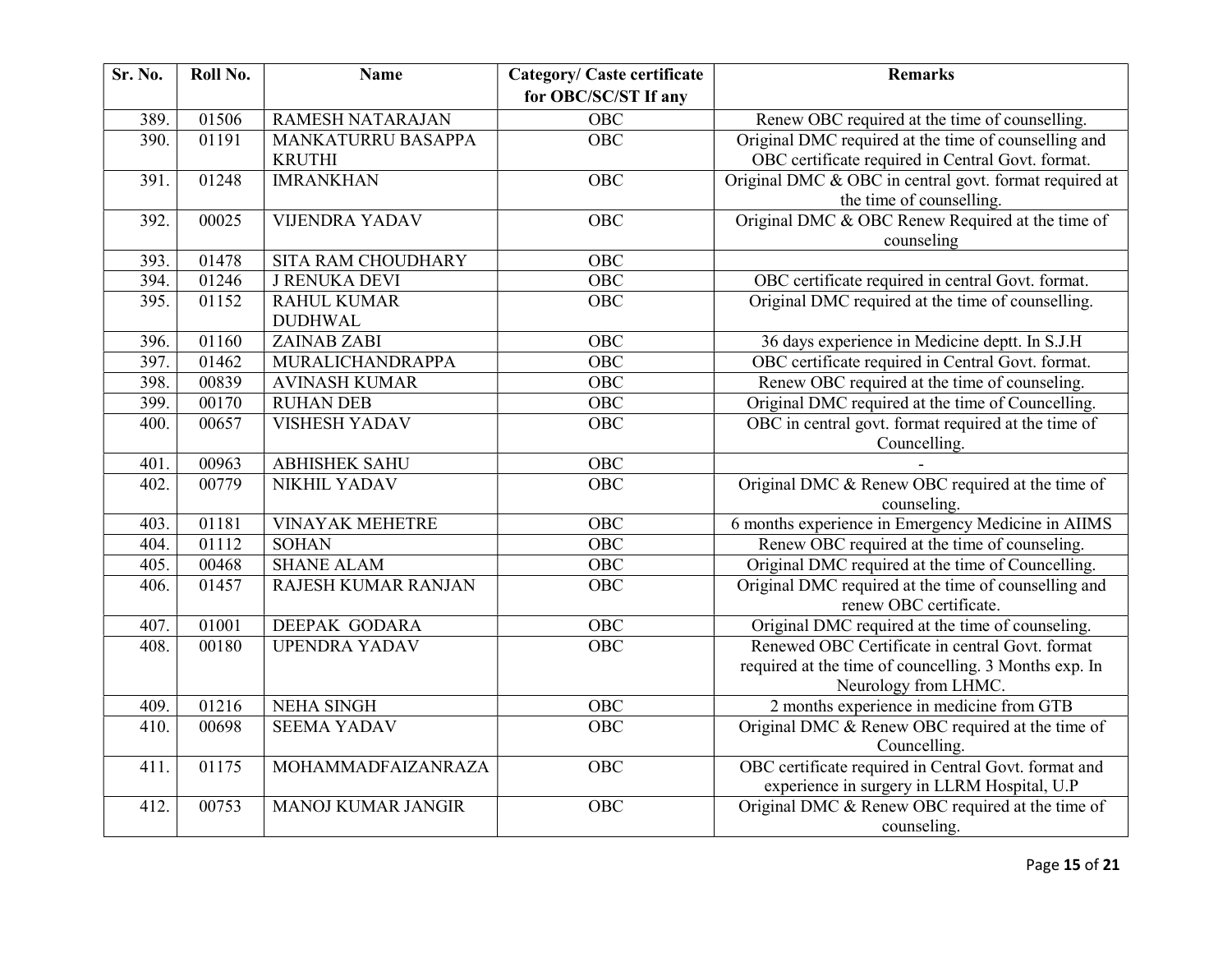| Sr. No. | Roll No. | <b>Name</b>                            | <b>Category/ Caste certificate</b><br>for OBC/SC/ST If any | <b>Remarks</b>                                                                                                                               |
|---------|----------|----------------------------------------|------------------------------------------------------------|----------------------------------------------------------------------------------------------------------------------------------------------|
| 413.    | 00176    | <b>ASMITA ANIL MADVI</b>               | OBC                                                        | Renewed OBC Certificate in central Govt. format                                                                                              |
|         |          |                                        |                                                            | required at the time of councelling.                                                                                                         |
| 414.    | 00801    | R JINO SINGH                           | <b>OBC</b>                                                 | OBC in central govt. format required at the time of<br>counseling.                                                                           |
| 415.    | 00547    | <b>SINGHA SAHENASH</b><br><b>NESHA</b> | <b>OBC</b>                                                 | Renewed OBC Certificate in central Govt. format<br>required at the time of councelling.                                                      |
| 416.    | 00968    | DR PRATIKSHA VILAS<br><b>UGALE</b>     | OBC                                                        | Original DMC & OBC in central govt. format required at<br>the time of counseling.                                                            |
| 417.    | 01291    | <b>REBEKAH</b><br>VICTORDHANAPAL       | OBC                                                        | Original DMC & OBC in central govt. format required at<br>the time of counselling.                                                           |
| 418.    | 00512    | YOGESH KUMAR YADAV                     | <b>OBC</b>                                                 | Original DMC required at the time of Councelling.<br>Renewed OBC Certificate in central Govt. format<br>required at the time of councelling. |
| 419.    | 00560    | <b>SHUBHAM YADAV</b>                   | <b>OBC</b>                                                 | Original DMC & renew OBC Certificate in central Govt.<br>format required at the time of councelling                                          |
| 420.    | 00655    | <b>AVINASH GAUTAM</b>                  | $\overline{OBC}$                                           | Original DMC required at the time of Councelling.                                                                                            |
| 421     | 00755    | <b>BABY FAKIRA</b>                     | $\overline{OBC}$                                           | OBC in central govt. format required at the time of<br>counseling.                                                                           |
| 422.    | 01283    | <b>SACHIN BHARDWAJ</b>                 | OBC                                                        | Required renew OBC certificate.                                                                                                              |
| 423.    | 01139    | <b>AMIT KUMAR</b>                      | <b>OBC</b>                                                 |                                                                                                                                              |
| 424.    | 00005    | THIRUMALA PRASAD<br><b>GONABOYINA</b>  | OBC                                                        | Original DMC Required at the time of counseling.                                                                                             |
| 425.    | 01408    | <b>PRATEEK KUMAR</b>                   | OBC                                                        | Original DMC required at the time of counselling.                                                                                            |
| 426.    | 00455    | MOHAMMAD AHMED                         | $\overline{OBC}$                                           | Renewed OBC Certificate in central Govt. format<br>required at the time of councelling                                                       |
| 427.    | 01177    | <b>BARUN KUMAR SHARMA</b>              | <b>OBC</b>                                                 | OBC certificate required in Central Govt. format and<br>experience in Medicine Deptt. In GTB Hospital since<br>12.01.2022.                   |
| 428.    | 00472    | <b>NIKHIL SONI</b>                     | <b>OBC</b>                                                 | Original DMC required at the time of Councelling.                                                                                            |
| 429.    | 00290    | <b>MALA KUMARI</b>                     | $\overline{OBC}$                                           |                                                                                                                                              |
| 430.    | 00514    | MOHIT RULANIYA                         | <b>OBC</b>                                                 | Original DMC required at the time of Councelling.                                                                                            |
| 431.    | 00535    | <b>VIJAY LAXMI</b>                     | OBC                                                        | Original DMC required at the time of Councelling.                                                                                            |
| 432.    | 00117    | <b>MOHD UVES</b>                       | $\overline{OBC}$                                           | Original DMC required at the time of Councelling.                                                                                            |
| 433.    | 00197    | PEREM PURUSHOTHAMAN                    | OBC                                                        | Renewed OBC Certificate in central Govt. format<br>required at the time of councelling.                                                      |
| 434.    | 01294    | PRAGYAVATAR SAHU                       | OBC                                                        | OBC certificate required in Central Govt. format.                                                                                            |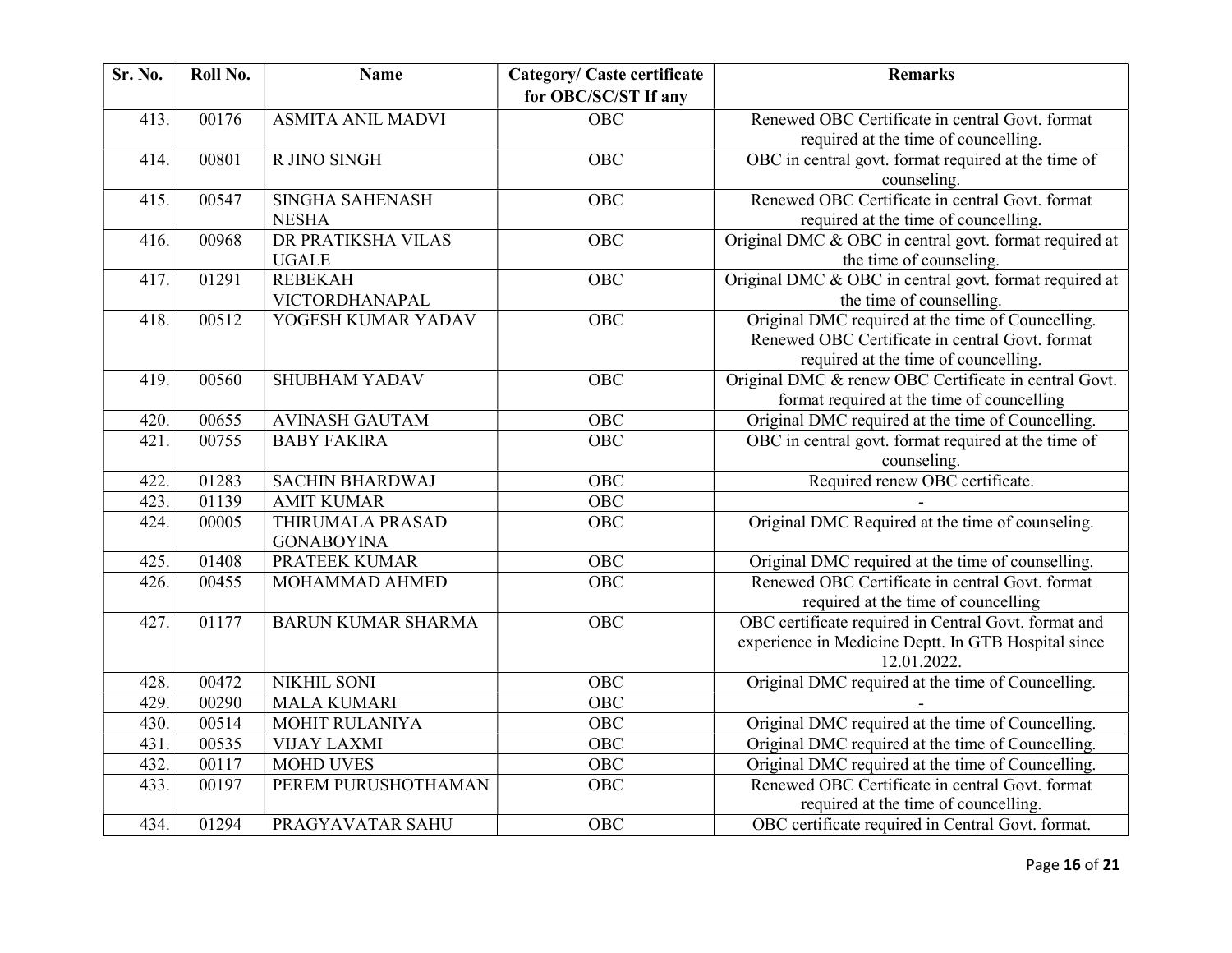| Sr. No. | Roll No. | <b>Name</b>               | <b>Category/ Caste certificate</b> | <b>Remarks</b>                                         |
|---------|----------|---------------------------|------------------------------------|--------------------------------------------------------|
|         |          |                           | for OBC/SC/ST If any               |                                                        |
| 435.    | 00090    | <b>SHUBHAM VERMA</b>      | <b>OBC</b>                         | Original DMC & OBC Central Govt. format Required at    |
|         |          |                           |                                    | the time of counseling.                                |
| 436.    | 00650    | <b>ARSHAD HUSSAIN</b>     | <b>OBC</b>                         | Renewed OBC Certificate in central Govt. format        |
|         |          |                           |                                    | required at the time of councelling.                   |
| 437.    | 00906    | <b>HARSH KUMAR</b>        | OBC                                | Original DMC & OBC in central govt. format required at |
|         |          |                           |                                    | the time of counseling.                                |
| 438.    | 00624    | <b>TUPE KARTIK KISHOR</b> | OBC                                | Original DMC & renew OBC Certificate in central Govt.  |
|         |          |                           |                                    | format required at the time of councelling             |
| 439.    | 00355    | NIKHIL YADAV              | OBC                                | Original DMC required at the time of Councelling.      |
|         |          |                           |                                    | Renewed OBC Certificate in central Govt. format        |
|         |          |                           |                                    | required at the time of councelling.                   |
| 440.    | 00365    | KULDEEP RAVJIBHAI         | <b>OBC</b>                         | Renewed OBC Certificate in central Govt. format        |
|         |          | <b>PATHAR</b>             |                                    | required at the time of councelling.                   |
| 441.    | 01199    | <b>FAHAD SAIFI</b>        | OBC                                | Original DMC required at the time of counselling.      |
| 442.    | 01209    | <b>SHIV KUMAR VIND</b>    | $O\overline{BC}$                   |                                                        |
| 443.    | 00007    | RAJENDRA CHOUDHARI        | <b>OBC</b>                         |                                                        |
| 444.    | 00419    | <b>ROHIT RATHORE</b>      | <b>OBC</b>                         | Renewed OBC Certificate in central Govt. format        |
|         |          |                           |                                    | required at the time of councelling                    |
| 445.    | 01056    | <b>DEEPAKK ASHYAP</b>     | OBC                                |                                                        |
| 446.    | 01227    | <b>ASHOK YADAV</b>        | <b>OBC</b>                         | Original DMC & OBC Certificate in central Govt. format |
|         |          |                           |                                    | required at the time of councelling                    |
| 447.    | 01172    | MOHAMMED JAVID            | <b>OBC</b>                         | Original DMC required at the time of counselling.      |
| 448.    | 00198    | <b>ANUPRIT MURHE</b>      | <b>OBC</b>                         | Original DMC required at the time of Councelling.      |
| 449.    | 01476    | <b>NAVED ALAM</b>         | $\overline{OBC}$                   | Original DMC & Renew OBC required at the time of       |
|         |          |                           |                                    | counselling.                                           |
| 450.    | 01002    | <b>DESH RAJ</b>           | OBC                                |                                                        |
| 451.    | 00663    | <b>MANOJ RAJ R</b>        | <b>OBC</b>                         | Original DMC & OBC in central govt. format required at |
|         |          |                           |                                    | the time of Councelling.                               |
| 452.    | 01020    | <b>SUNIL FANIN</b>        | OBC                                | Original DMC & Renew OBC required at the time of       |
|         |          |                           |                                    | counseling.                                            |
| 453.    | 01228    | <b>YUNUS</b>              | <b>OBC</b>                         | OBC certificate required in Central Govt. format.      |
| 454.    | 01036    | <b>PRADEEP KUMAR</b>      | OBC                                | 6 months exp. in Medicine in AIIMS & Renew OBC         |
|         |          |                           |                                    | required at the time of counseling.                    |
| 455.    | 01347    | <b>MOHD ASAD</b>          | <b>OBC</b>                         | Renew OBC required at the time of counselling.         |
| 456.    | 01259    | PRATEEK BHARIYA           | OBC                                | Original DMC required at the time of counselling.      |
| 457.    | 01306    | PARUL YADAV               | <b>OBC</b>                         | OBC in central govt. format required at the time of    |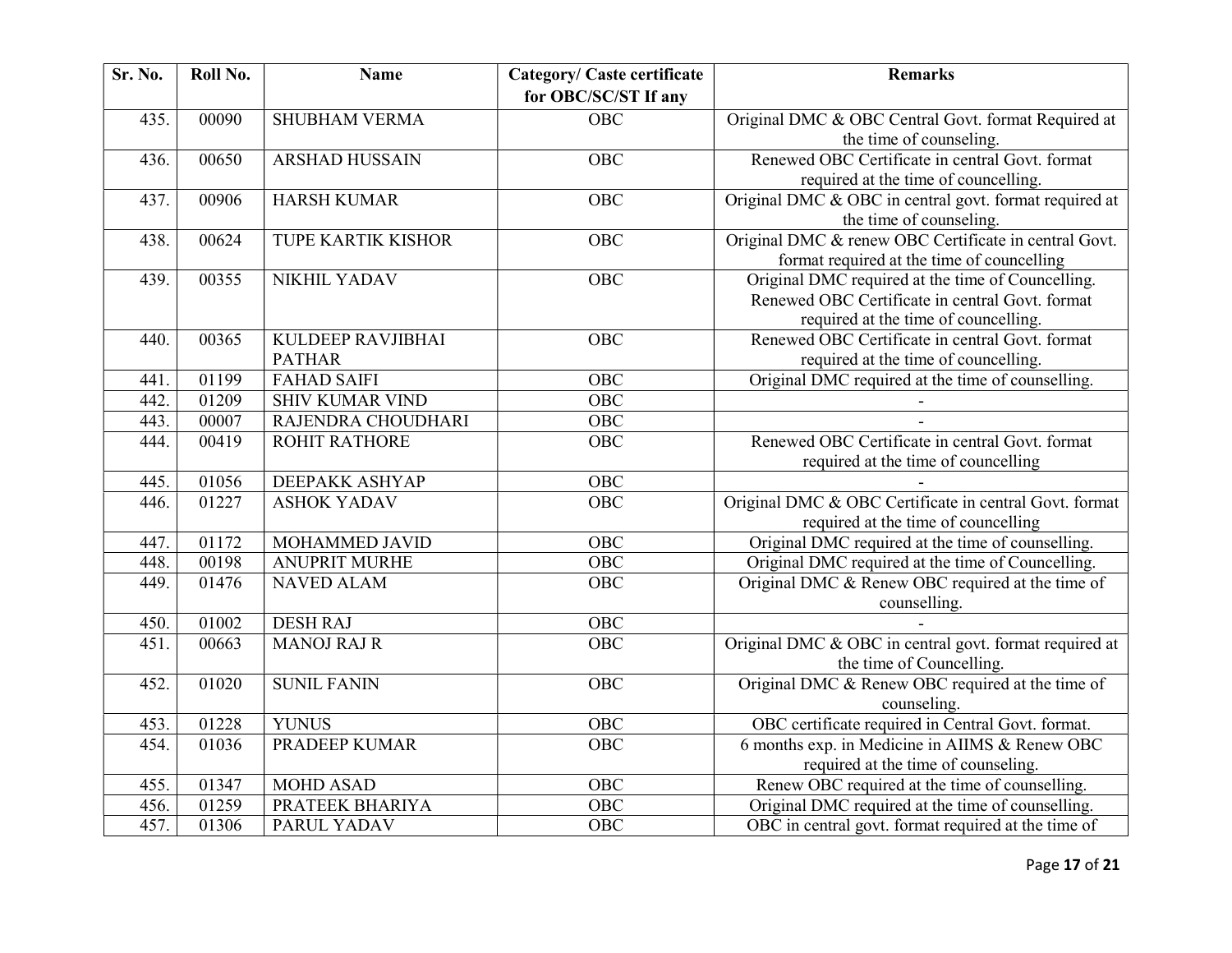| Sr. No. | Roll No. | <b>Name</b>                               | <b>Category/ Caste certificate</b><br>for OBC/SC/ST If any | <b>Remarks</b>                                                                                                                               |
|---------|----------|-------------------------------------------|------------------------------------------------------------|----------------------------------------------------------------------------------------------------------------------------------------------|
|         |          |                                           |                                                            | counselling.                                                                                                                                 |
| 458.    | 01225    | <b>SHIVANI BUNDELA</b>                    | <b>OBC</b>                                                 | Original DMC required at the time of counselling.                                                                                            |
| 459.    | 00553    | MOHAMMED SALMAN<br><b>KHURSHIDD</b>       | $\overline{OBC}$                                           | Renewed OBC Certificate in central Govt. format<br>required at the time of councelling Original DMC<br>required at the time of Councelling.  |
| 460.    | 00448    | <b>AISHWARYA YADAV</b>                    | <b>OBC</b>                                                 | Renewed OBC Certificate in central Govt. format<br>required at the time of councelling.                                                      |
| 461.    | 00002    | <b>VIJENDRA SINGH</b>                     | <b>OBC</b>                                                 | Original DMC Required at the time of counseling.                                                                                             |
| 462.    | 00619    | <b>HARI SINGH GURJAR</b>                  | <b>OBC</b>                                                 |                                                                                                                                              |
| 463.    | 00480    | <b>RIYA VERMA</b>                         | OBC                                                        | Original DMC required at the time of Councelling.<br>Renewed OBC Certificate in central Govt. format<br>required at the time of councelling. |
| 464.    | 01419    | <b>AAKASH BIDHURI</b>                     | <b>OBC</b>                                                 | Original DMC required at the time of counselling and<br>OBC certificate in Central Govt. format.                                             |
| 465.    | 01180    | <b>ZIA ANSARI</b>                         | <b>OBC</b>                                                 | Original DMC required at the time of counselling.                                                                                            |
| 466.    | 00041    | SOMESHWAR KUMAWAT                         | $\overline{OBC}$                                           | OBC renew at the time of counseling.                                                                                                         |
| 467.    | 01477    | <b>RAJENDRA KUMAR</b><br><b>CHOUDHARY</b> | OBC                                                        |                                                                                                                                              |
| 468.    | 00398    | <b>NEHA KUMAWAT</b>                       | <b>OBC</b>                                                 | Renewed OBC Certificate in central Govt. format<br>required at the time of councelling.                                                      |
| 469.    | 01470    | <b>ANSHUL YADAV</b>                       | OBC                                                        | Original DMC & OBC in centre govt. format required at<br>the time of counselling.                                                            |
| 470.    | 01365    | <b>BHAVANA SAINI</b>                      | <b>OBC</b>                                                 | Renew OBC required at the time of counselling.                                                                                               |
| 471.    | 01025    | <b>MANOKARAN</b>                          | $\overline{OBC}$                                           | OBC in central govt. format required at the time of<br>counseling.                                                                           |
| 472.    | 00347    | ASIM USAMA QURAISHI                       | <b>OBC</b>                                                 | Original DMC required at the time of Councelling                                                                                             |
| 473.    | 01162    | <b>UBAID AKHTAR</b>                       | <b>OBC</b>                                                 |                                                                                                                                              |
| 474.    | 01239    | <b>MANJU</b>                              | <b>OBC</b>                                                 | Original DMC & OBC Certificate in central Govt. format<br>required at the time of councelling                                                |
| 475.    | 00902    | PRATIBHA YADAV                            | OBC                                                        | Original DMC required at the time of counseling.                                                                                             |
| 476.    | 01384    | PRIYA SRIVASTAVA                          | $\overline{OBC}$                                           | Original DMC & OBC in central govt. format required at<br>the time of counselling.                                                           |
| 477.    | 00994    | LOKESH KUMAR NAGAR                        | <b>OBC</b>                                                 | Original DMC required at the time of counseling.                                                                                             |
| 478.    | 00654    | <b>YOUSUF</b>                             | OBC                                                        | Original DMC & OBC in central govt. format required at<br>the time of Councelling.                                                           |
| 479.    | 01446    | <b>CHARU YADAV</b>                        | OBC                                                        | Renew OBC certificate                                                                                                                        |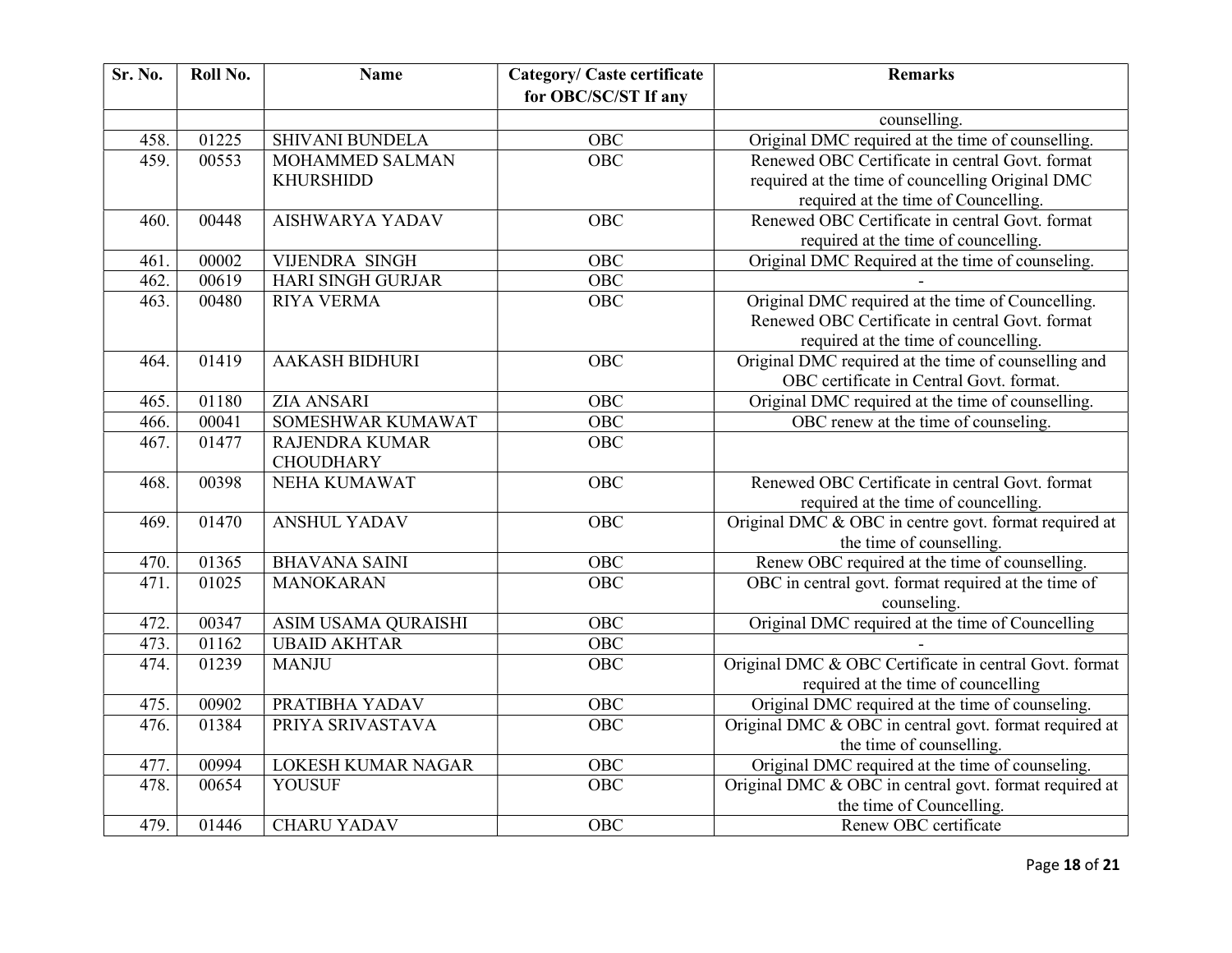| Sr. No. | Roll No. | <b>Name</b>                 | <b>Category/ Caste certificate</b><br>for OBC/SC/ST If any | <b>Remarks</b>                                                                                                                              |
|---------|----------|-----------------------------|------------------------------------------------------------|---------------------------------------------------------------------------------------------------------------------------------------------|
| 480.    | 00810    | POOJA RAIKWAR               | $\overline{OBC}$                                           | Original DMC & copy of ICC required at the time of<br>counseling.                                                                           |
| 481.    | 00965    | <b>NAWAZ ALAM</b>           | OBC                                                        | Original DMC & Renew OBC required at the time of<br>counseling.                                                                             |
| 482.    | 00327    | <b>VIKRAM SINGH</b>         | OBC                                                        | Renewed OBC Certificate in central Govt. format<br>required at the time of councelling                                                      |
| 483.    | 00285    | <b>RUKSHAR</b>              | <b>OBC</b>                                                 | Renewed OBC Certificate in central Govt. format<br>required at the time of councelling. 1 month and 21 days<br>exp. In Physiology from Sjh. |
| 484.    | 01009    | <b>AKASH BIDHURI</b>        | <b>OBC</b>                                                 |                                                                                                                                             |
| 485.    | 01073    | <b>NAINA JAT</b>            | $\overline{OBC}$                                           |                                                                                                                                             |
| 486.    | 00625    | <b>SEJAL RAMAKANT PATIL</b> | $\overline{OBC}$                                           | Original DMC & renew OBC Certificate in central Govt.<br>format required at the time of councelling                                         |
| 487.    | 01262    | ANANYAKUMARI                | OBC                                                        | Complete copy of ICC.                                                                                                                       |
| 488.    | 00593    | <b>DEEPAK</b>               | <b>SC</b>                                                  | Original DMC required at the time of Councelling.                                                                                           |
| 489.    | 00751    | KAUSHIKI SAPAHIA            | $\overline{SC}$                                            | Original DMC required at the time of counseling.                                                                                            |
| 490.    | 00006    | <b>SHAILESH KUMAR</b>       | <b>SC</b>                                                  | 6 months exp. In Pead. Surgery deptt. In LHMC                                                                                               |
| 491.    | 00391    | <b>ARVIND KUMAR</b>         | $\overline{SC}$                                            |                                                                                                                                             |
| 492.    | 00224    | NITESH KAINTH               | $\overline{SC}$                                            | Original DMC required at the time of Councelling.                                                                                           |
| 493.    | 00489    | <b>VALAY MESHRAM</b>        | $\overline{SC}$                                            | Original DMC required at the time of Councelling.                                                                                           |
| 494.    | 00048    | MOHIT SINGH                 | $\overline{SC}$                                            |                                                                                                                                             |
| 495.    | 00672    | <b>NAVEN</b>                | $\overline{SC}$                                            |                                                                                                                                             |
| 496.    | 00567    | <b>RAHUL</b>                | $\overline{SC}$                                            | Original DMC required at the time of Councelling.                                                                                           |
| 497.    | 00088    | <b>AAKRITI SINGH</b>        | $\overline{SC}$                                            |                                                                                                                                             |
| 498.    | 01390    | SARATH CHANDRAN T C         | $\overline{SC}$                                            | Original DMC required at the time of counselling.                                                                                           |
| 499.    | 00104    | <b>SUBODH</b>               | $\overline{SC}$                                            | Original DMC required at the time of Councelling.                                                                                           |
| 500.    | 00769    | <b>VIPIN KUMAR</b>          | SC                                                         | Original DMC required at the time of counseling.                                                                                            |
| 501.    | 00738    | SONALI CHAUDHARY            | $\overline{SC}$                                            |                                                                                                                                             |
| 502.    | 01350    | <b>NISHA VERMA</b>          | $\overline{SC}$                                            | Original DMC required at the time of counselling.                                                                                           |
| 503.    | 00817    | PRIYA SINGH                 | $\overline{SC}$                                            |                                                                                                                                             |
| 504.    | 00930    | <b>BIKRAM JHUMAT</b>        | $\overline{SC}$                                            |                                                                                                                                             |
| 505.    | 00218    | <b>PRIYA</b>                | SC                                                         |                                                                                                                                             |
| 506.    | 01178    | <b>VINOD KUMAR</b>          | $\overline{SC}$                                            | Original DMC required at the time of counselling.                                                                                           |
| 507.    | 00519    | <b>SANJEET KUMAR</b>        | SC                                                         | Original DMC required at the time of Councelling.                                                                                           |
| 508.    | 00511    | PRATIK MOTILAL KADAM        | SC                                                         |                                                                                                                                             |
| 509.    | 00735    | NIKESH TELTUMBDE            | $\overline{SC}$                                            | Original DMC required at the time of counseling.                                                                                            |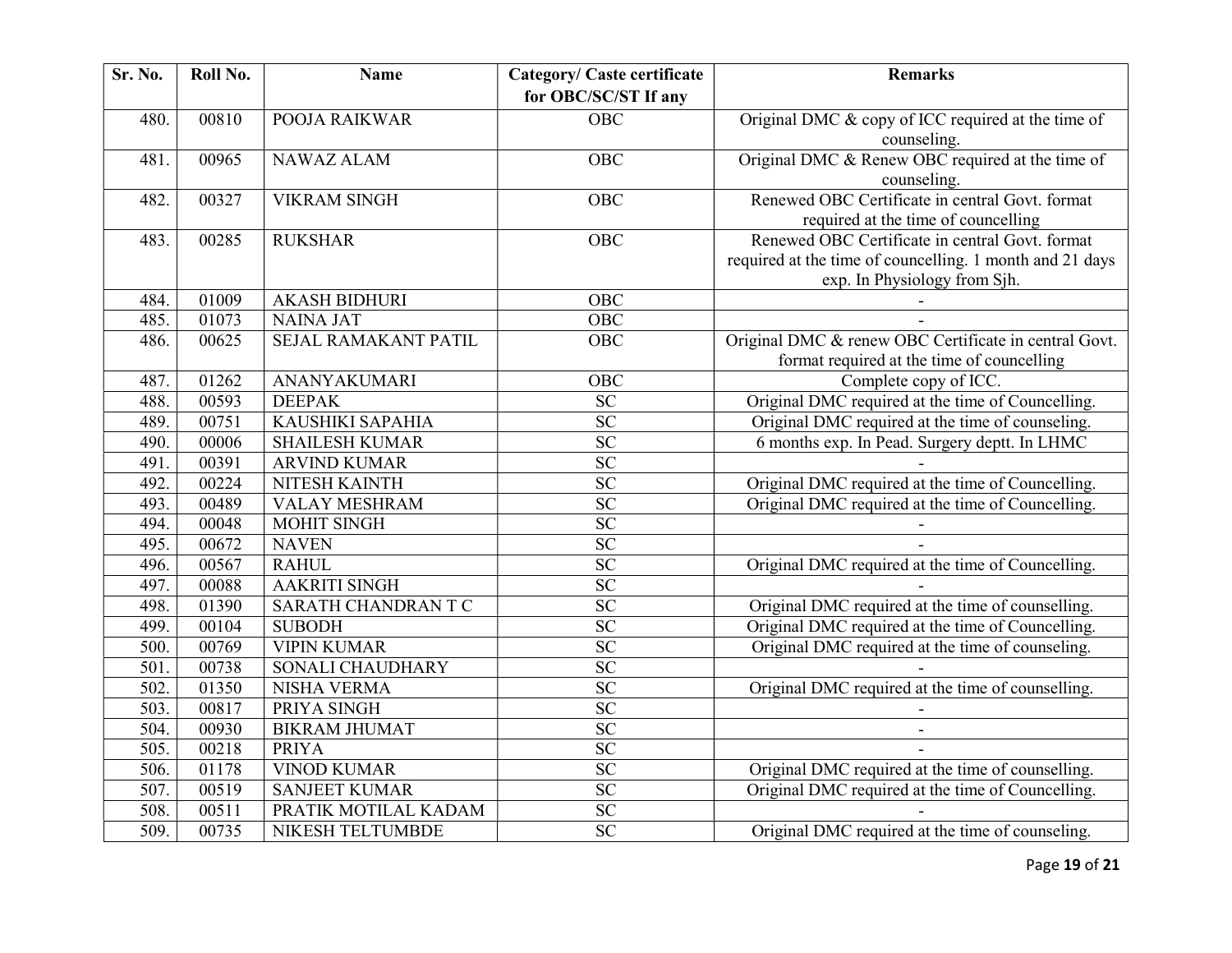| Sr. No.            | Roll No. | <b>Name</b>                       | <b>Category/ Caste certificate</b> | <b>Remarks</b>                                    |
|--------------------|----------|-----------------------------------|------------------------------------|---------------------------------------------------|
|                    |          |                                   | for OBC/SC/ST If any               |                                                   |
| 510.               | 01494    | <b>HIMANSHU</b>                   | SC                                 |                                                   |
| 511.               | 00310    | <b>PRAMOD</b>                     | $\overline{SC}$                    |                                                   |
| 512.               | 01126    | <b>KAPIL KUMAR SINGH</b>          | SC                                 |                                                   |
| $\overline{513}$ . | 00912    | <b>NITIKA</b>                     | $\overline{SC}$                    | Original DMC required at the time of counseling.  |
| 514.               | 00116    | <b>RAJAT DINKAR</b>               | <b>SC</b>                          |                                                   |
| $\overline{515}$ . | 00867    | <b>KARAN</b>                      | SC                                 | $\blacksquare$                                    |
| 516.               | 00868    | SHILPA BIPUL MONDAL               | SC                                 | $\blacksquare$                                    |
| 517.               | 00846    | <b>DAVINDER KAUR</b>              | $\overline{SC}$                    | $\blacksquare$                                    |
| 518.               | 00919    | <b>GURKAMAL SINGH</b>             | SC                                 | $\overline{\phantom{a}}$                          |
| 519.               | 01333    | <b>AMIT KUMAR</b>                 | SC                                 | $\overline{\phantom{a}}$                          |
| 520.               | 00700    | PAITHANKAR SANJAY                 | $\overline{SC}$                    |                                                   |
| 521.               | 00034    | <b>RAM</b><br><b>PUSHPA VERMA</b> | SC                                 |                                                   |
| 522.               | 00809    | ADITYA KUMAR SONKAR               | SC                                 |                                                   |
| 523.               | 00103    | PARIKI SHYAMALA                   | $\overline{SC}$                    | Original DMC required at the time of Councelling. |
|                    |          | <b>RAGAMAYEE</b>                  |                                    |                                                   |
| 524.               | 00827    | <b>VANSHIKA DUVESH</b>            | $\overline{SC}$                    | Original DMC required at the time of counseling.  |
| 525.               | 00239    | <b>SIMRAN TAJAYAN</b>             | SC                                 |                                                   |
| $\overline{526}$ . | 01021    | RISHABKASHYAP                     | $\overline{SC}$                    | Original DMC required at the time of counseling.  |
| 527.               | 00989    | <b>BANGINAVEENKUMAR</b>           | $\overline{SC}$                    | 4 months exp. in EM in AIIMS                      |
| 528.               | 00094    | <b>SHUBHAM KUMAR</b>              | SC                                 | Original DMC Required at the time of counseling.  |
| 529.               | 00756    | <b>AKRITI WILLIAM</b>             | $\overline{SC}$                    | Original DMC required at the time of counseling.  |
| 530.               | 00557    | ВІТНІКА РАТНАК                    | $\overline{SC}$                    |                                                   |
| 531.               | 00871    | <b>RISHAV PAL</b>                 | <b>SC</b>                          |                                                   |
| 532.               | 01505    | NISHANT SHEKHAR                   | <b>SC</b>                          |                                                   |
| 533.               | 00812    | <b>UTKARSHA JOHRI</b>             | $\overline{SC}$                    | 3 months exp. in Cardiology in AIIMS Rishikesh    |
| 534.               | 00710    | PRERANA AMBEDKAR                  | SC                                 | Original DMC required at the time of counseling.  |
| 535.               | 00045    | PANKAJ KUMAR MEENA                | <b>ST</b>                          | Original DMC Required at the time of counseling   |
| 536.               | 00245    | YURA TATAP                        | <b>ST</b>                          | Original DMC required at the time of Councelling. |
| 537.               | 00305    | <b>PRIYANKA</b>                   | <b>ST</b>                          |                                                   |
| 538.               | 01190    | <b>LALREMSANGA</b>                | <b>ST</b>                          | Original DMC required at the time of counselling. |
| 539.               | 01189    | <b>BONNIE GARNETTE</b>            | $\overline{\text{ST}}$             | Original DMC required at the time of counselling. |
|                    |          | <b>FLOSTER TARIANG</b>            |                                    |                                                   |
| 540.               | 00554    | <b>LAKHAN TUDDU</b>               | ${\cal S}{\cal T}$                 |                                                   |
| 541.               | 00379    | <b>SUJATA NEGI</b>                | <b>ST</b>                          |                                                   |
| $\overline{542}$ . | 00295    | <b>BENGIA RINIU</b>               | $\overline{\text{ST}}$             | $\blacksquare$                                    |